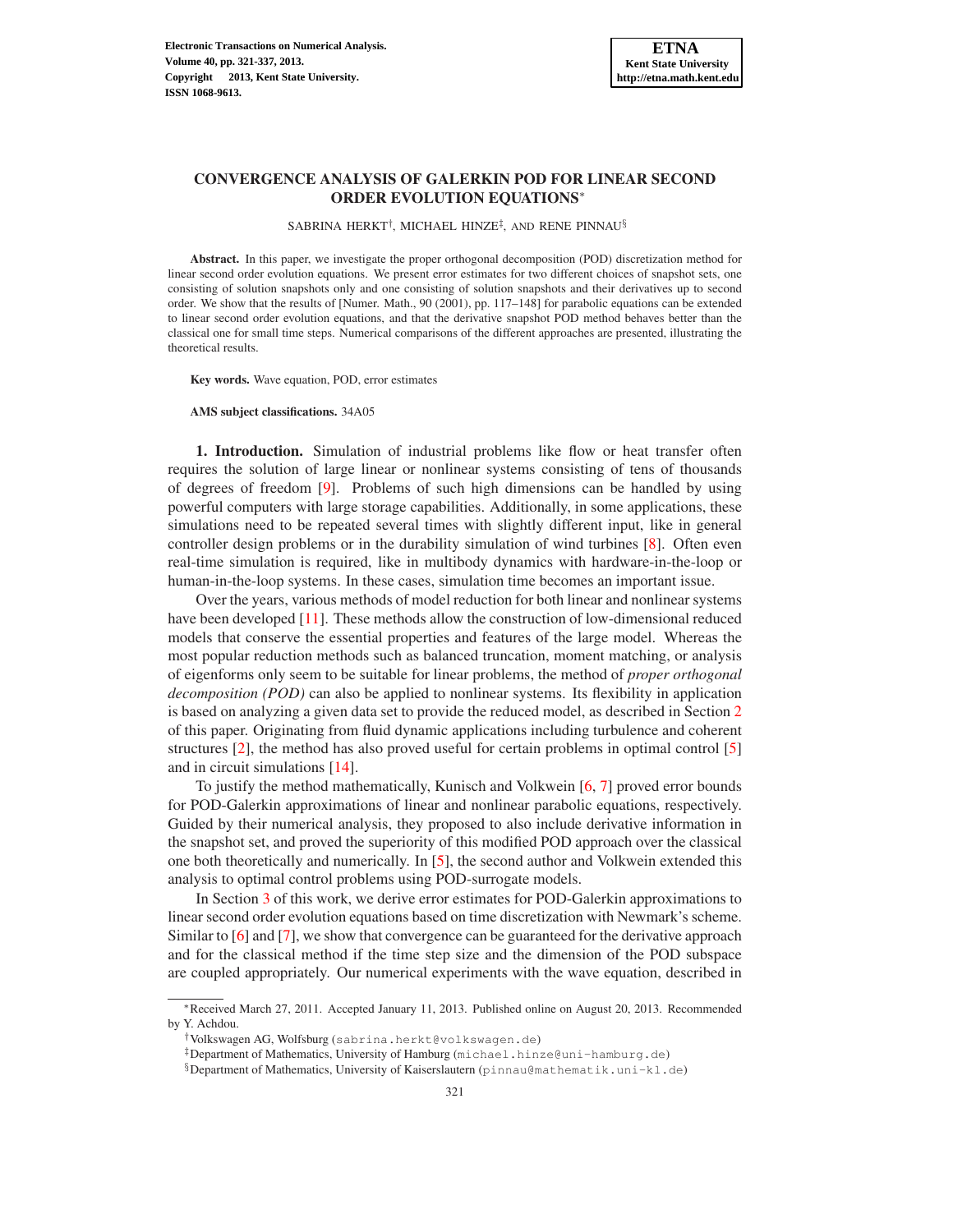Section [4,](#page-12-0) show that the error behavior of both methods strongly depends on the eigenvalues of the correlation matrix.

<span id="page-1-0"></span>2. POD for linear second order evolution equations. The linear wave equation is a simple example of a partial differential equation of second order. In this section, we outline the mathematical framework required to handle such problems. Furthermore, we describe the discretization by Newmark's method and the POD scheme.

**2.1. Problem description.** Let  $V$  and  $H$  be real, separable Hilbert spaces for which we require [\[4](#page-15-7), [6\]](#page-15-5)

<span id="page-1-1"></span>
$$
V\hookrightarrow H=H'\hookrightarrow V',
$$

where  $V'$  denotes the dual of  $V$ . Each embedding is assumed to be dense and continuous. Further, let  $a: V \times V \to \mathbb{R}$  be a continuous, coercive and symmetric bilinear form, i.e., there exist constants  $\beta, \kappa \geq 0$  such that

(2.1) 
$$
\|a(\phi,\psi)\| \leq \beta \|\phi\|_{V} \|\psi\|_{V},
$$

$$
\kappa \|\phi\|_V^2 \le a(\phi, \phi),
$$

for all  $\phi, \psi \in V$ .

As a simple example of a second order evolution equation, we chose the linear wave equation expressed in weak form:

(2.3a) 
$$
\langle \ddot{x}(t), \phi \rangle_H + D \langle \dot{x}(t), \phi \rangle_H + a (x(t), \phi) = \langle f(t), \phi \rangle_H
$$
  
for all  $\phi \in V$  and  $t \in [0, T]$ ,

(2.3b) 
$$
\langle x(0), \psi \rangle = \langle x_0, \psi \rangle_H \text{ for all } \psi \in H,
$$

(2.3c) 
$$
\langle \dot{x}(0), \psi \rangle = \langle \dot{x}_0, \psi \rangle_H \text{ for all } \psi \in H,
$$

where  $f(t) \in H$  is a given external force and  $x(t) \in V$  denotes the unknown deformation over time  $t \in [0, T]$ . Note that [\(2.3\)](#page-1-1) incorporates a damping term that corresponds to a Rayleigh-type damping matrix  $C$  which is  $D$  times the mass matrix [\[3](#page-15-8), [4](#page-15-7)].

Concerning the existence of a unique solution, the following result is available [\[3](#page-15-8)].

PROPOSITION 2.1. *For*  $f \in L^2((0,T); H)$  and  $x_0, \dot{x}_0 \in H$ , the weak form problem [\(2.3\)](#page-1-1) *admits a unique solution.*

2.2. POD-Newmark scheme. We discretize [\(2.3\)](#page-1-1) in time using Newmark's scheme [\[4\]](#page-15-7); that is, we partition the time interval [0, T] into m subintervals of equal size  $\Delta t = T/m$ , and we seek a sequence  $(X_k) \subset V$ ,  $k = 0, \ldots, m$ , that satisfies the following equations for each time  $t_k = k \cdot \Delta t$ :

<span id="page-1-2"></span>(2.4a) 
$$
\langle \partial \partial X_k, \phi \rangle_H + D \langle \partial X_k, \phi \rangle_H + a(X_k, \phi) = \langle f(t_k), \phi \rangle_H
$$
  
for all  $\phi \in V$  and  $k = 1, \dots, m$ 

(2.4b) 
$$
\langle X_0, \psi \rangle = \langle x_0, \psi \rangle_H \quad \text{for all } \psi \in V,
$$

(2.4c) 
$$
\langle \partial X_0, \psi \rangle = \langle \partial x_0, \psi \rangle_H \text{ for all } \psi \in V.
$$

Here we use the derivative approximations

<span id="page-1-3"></span>
$$
(2.5a) \t\t \partial X_{k+1} = \frac{2}{\Delta t} X_{k+1} - \frac{2}{\Delta t} X_k - \partial X_k,
$$

(2.5b) 
$$
\partial \partial X_{k+1} = \frac{4}{\Delta t^2} X_{k+1} - \frac{4}{\Delta t^2} X_k - \frac{4}{\Delta t} \partial X_k - \partial \partial X_k,
$$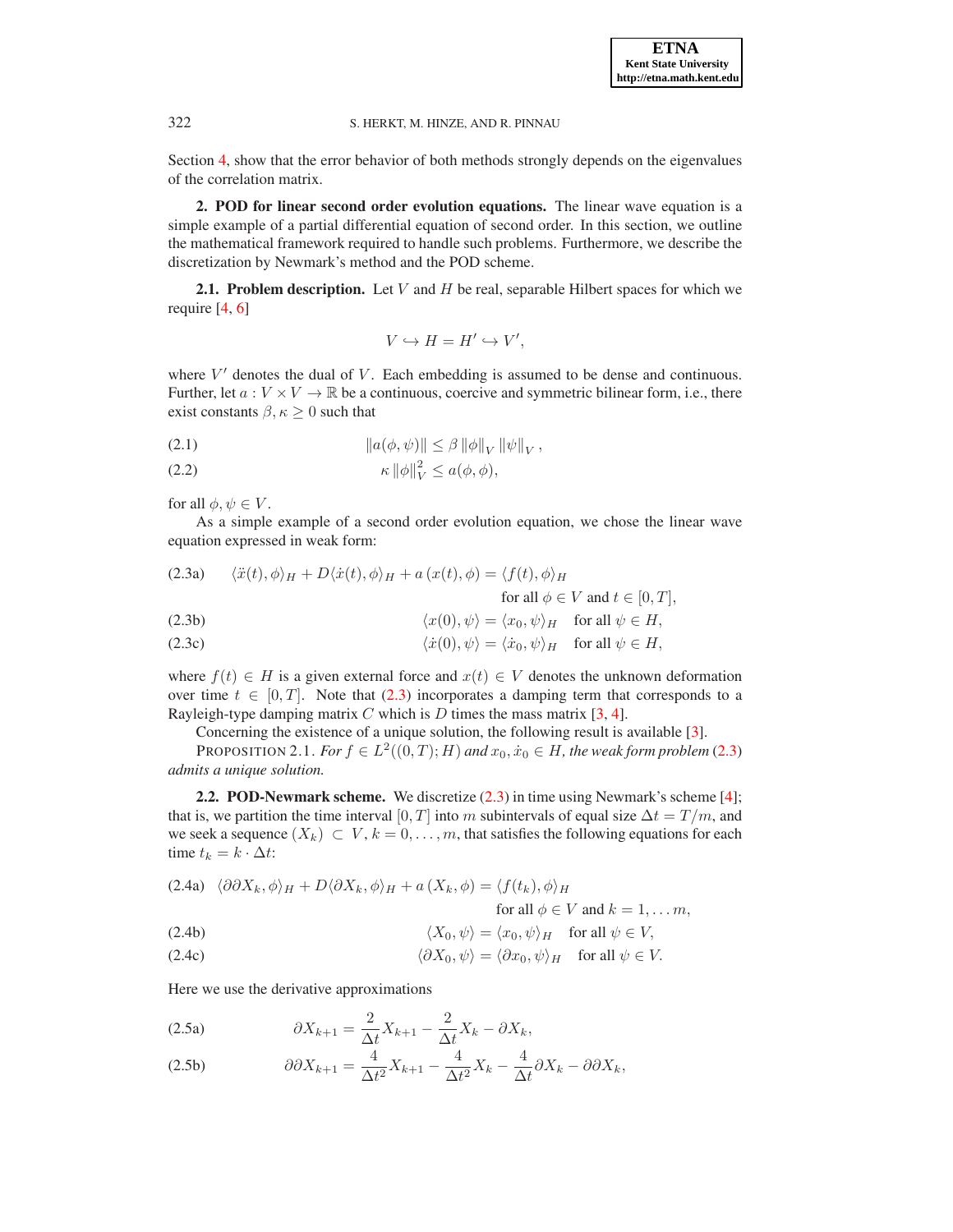for  $k = 1, \ldots, m$ .

REMARK 2.2. The initial deformation  $X_0$  and velocity  $\partial X_0$  in the Newmark prob-lem [\(2.4\)](#page-1-2) are determined by the initial conditions  $x_0$  and  $\partial x_0$  from [\(2.3\)](#page-1-1). The equilibrium equations then yield the acceleration  $\partial \partial X_0$ .

Like any Galerkin-type method, *proper orthogonal decomposition* is a spatial discretization scheme approximating the solution  $X_k$  by a linear combination of basis vectors  $\varphi_i \in V$ ,

(2.6) 
$$
X_k = \sum_{i=1}^l \varphi_i \cdot p_i(t_k) \quad \text{for} \quad k = 1 \dots m,
$$

where  $p_i$  denotes the time-dependent participation factor of the basis vector i in the solution. Setting  $V^l = \text{span}\{\varphi_1, \dots, \varphi_l\} \subset V$ , the POD-Newmark scheme for the wave equation involves finding a sequence  $\{X_k\}_{k=0,\dots,m} \subset V^l$  that satisfies

<span id="page-2-0"></span>
$$
(2.7a) \ \langle \partial \partial X_k, \phi \rangle_H + D \langle \partial X_k, \phi \rangle_H + a \left( X_k, \phi \right) = \langle f(t_k), \phi \rangle_H
$$
  
for all  $\phi \in V^l$  and  $k = 1, ..., m$ ,

(2.7b) 
$$
\langle X_0, \psi \rangle = \langle x_0, \psi \rangle_H \quad \text{for all } \psi \in V^l,
$$

(2.7c) 
$$
\langle \partial X_0, \psi \rangle = \langle \partial x_0, \psi \rangle_H \quad \text{for all } \psi \in V^l.
$$

The unique solvability of these equations follows from the following result [\[3\]](#page-15-8).

PROPOSITION 2.3. *Under the above assumptions there exists a unique solution*  $X_k \in V^l$ *to problem* [\(2.7\)](#page-2-0) *for each time level*  $k = 1, \ldots, m$ *.* 

The essential step of the *snapshot POD method* [\[12\]](#page-15-9) is the construction of the subspace  $V^l$ . In the usual snapshot POD approach, we take snapshots  $X_k$ ,  $k = 1, \ldots, m$ , of the previously computed solution of problem  $(2.4)$ . The subspace  $V^l$  is chosen to be the best approximation of the snapshot set  ${X_k}$  in a least squares sense [\[10\]](#page-15-10). In this paper we consider POD subspaces built from two different snapshot sets: set  $I$  consisting of deformation snapshots  $\{x(t_k)\}\$  at all time instances, and set II consisting of deformations and derivative approximations  $\{x(t_k), \partial x(t_k), \partial \partial x(t_k)\}\$ . These sets yield the snapshot matrices  $Y_I$  and  $Y_{II}$  defined by

(2.8) 
$$
Y_I = [x(t_0), \dots, x(t_m)]
$$
 and  
(2.9)  $Y_{II} = [x(t_0), \dots, x(t_m), \partial x(t_1), \dots, \partial x(t_m), \partial \partial x(t_1), \dots, \partial \partial x(t_{m-1})].$ 

Note that the derivative approximations  $\partial x(t_k)$  and  $\partial \partial x(t_k)$  are elements of the space V. Furthermore, their inclusion does not change the dimension of the snapshot set, since they can be expressed as linear combinations of the deformation snapshots

$$
\partial X_{k+1} + \partial X_k = \frac{2}{\Delta t} (X_{k+1} - X_k),
$$

$$
\partial \partial X_{k+1} + 2\partial \partial X_k + \partial \partial X_{k-1} = \frac{4}{\Delta t^2} (X_{k+1} - 2X_k + X_{k-1}).
$$

We write  $Y_{I,II} = [y_0, \ldots, y_d]$  with either  $d = m$  or  $d = 3m - 1$ . In both cases, we follow the regular POD recipe [\[13\]](#page-15-11):

1. Construct the correlation matrix  $C$  from scalar products of the snapshots  $y_i$  in the space  $X = V$  or the space  $X = H$ :

$$
C_{ij} = \langle y_i, y_j \rangle_X, \quad i, j = 1, \dots d.
$$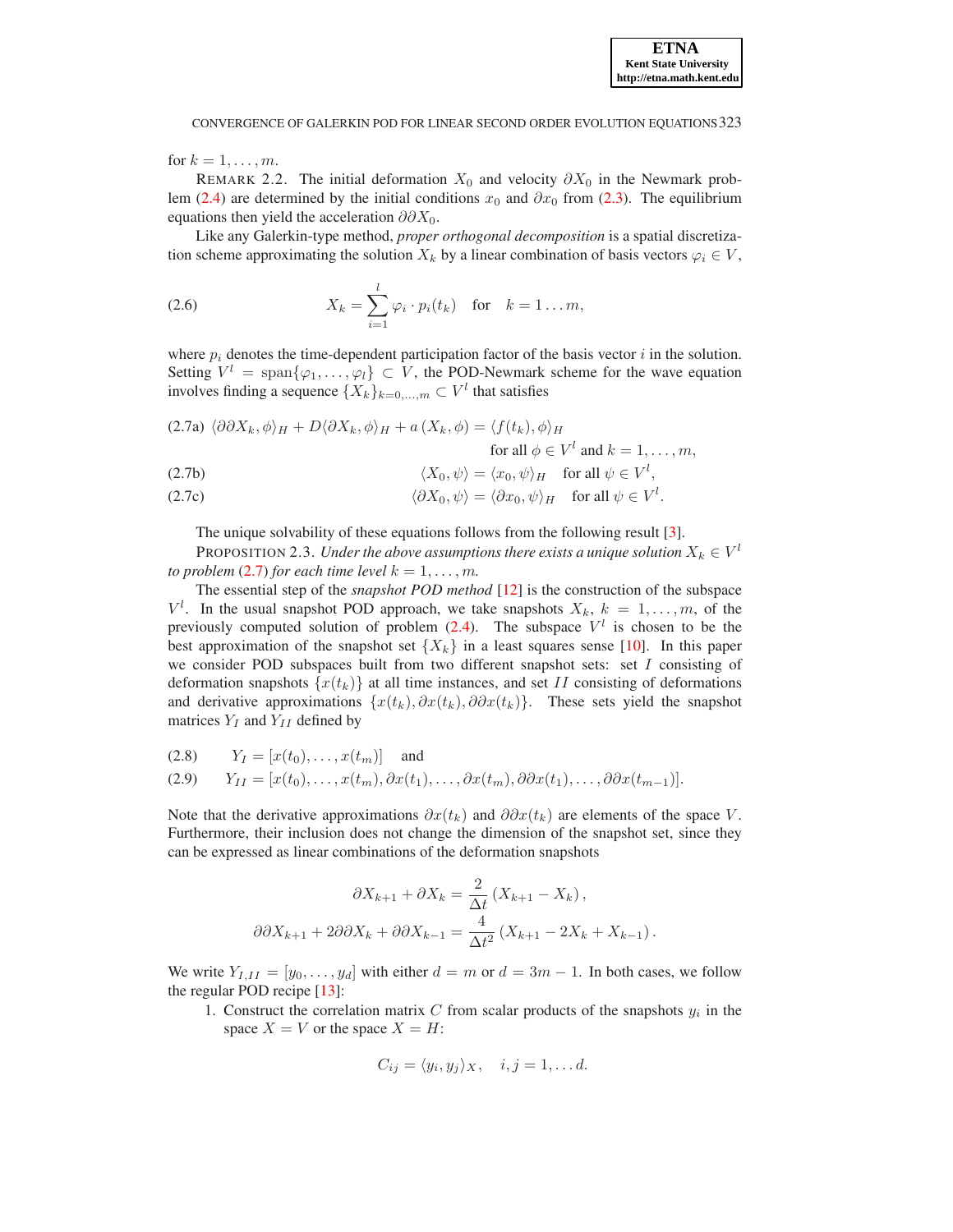2. Solve the eigenvalue problem

$$
Cv^k = \lambda_k v^k.
$$

3. Define the POD basis vectors by

$$
\phi_k = \frac{1}{\sqrt{\lambda_k}} Y \cdot v^k.
$$

Each of the orthonormal eigenvectors  $v^k$  of the correlation matrix defines a basis vector  $\varphi_k$ of the POD subspace. Depending on the number of basis vectors used for the subspace  $V^l = \text{span}\{\varphi_1, \dots, \varphi_l\}$ , the projection error for

<span id="page-3-1"></span>
$$
P^ly := \sum_{j=1}^l \langle y, \varphi_j \rangle_X \cdot \varphi_j
$$

can be expressed as

(2.10) 
$$
\frac{1}{m}\sum_{k=1}^{m} \left\| y_k - \sum_{j=1}^{l} \langle y_k, \varphi_j \rangle_X \cdot \varphi_j \right\|_X^2 = \sum_{j=l+1}^{d} \lambda_j.
$$

The integer  $d < n$  denotes the dimension of the snapshot set Y and  $l < d$  is the number of POD basis vectors used for the projection.

The "optimal basis" consists of the eigenvectors corresponding to the  $l$  largest eigenvalues and spans the subspace  $V^l$  with the smallest projection error of all possible *l*-dimensional subspaces  $\hat{V}^l \subset V$ . This set of basis vectors is often called the *Karhunen-Loève basis* [\[11](#page-15-2)].

<span id="page-3-0"></span>3. Error estimates. The error of the POD-Newmark scheme is defined as the difference between the numerical solution  $X(t)$  of [\(2.7\)](#page-2-0) and the analytical solution  $x(t)$  of [\(2.3\)](#page-1-1). Our goal is to prove a bound for the  $H$ -norm of the solution difference.

THEOREM 3.1. Let  $x(t)$  be the regular solution of [\(2.3\)](#page-1-1) and  $X_k$ ,  $k = 1, \ldots, m$ , be the  $s$ olution of [\(2.7\)](#page-2-0) at each time step  $t_k$ . Let the POD subspace  $V^l$  be constructed from snapshot *set*  $Y_I$  *or*  $Y_{II}$ *, respectively. Then there exist constants*  $C_I$  *and*  $C_{II}$  *depending on* T*, D,*  $x^{(3)}$ and  $x^{(4)}$ *, but not on*  $\Delta t$ *, m or l, such that for*  $\Delta t \leq 1$ *,* 

$$
\frac{1}{m} \sum_{k=1}^{m} \|X_k - x(t_k)\|_{H}^{2} \le
$$
\n(3.1) 
$$
C_I \left( \|X_0 - P^l x(t_0)\|_{H}^{2} + \|X_1 - P^l x(t_1)\|_{H}^{2} + \Delta t \|\partial X_0 - P^l \dot{x}(t_0)\|_{H}^{2} + \Delta t \|\partial X_1 - P^l \dot{x}(t_1)\|_{H}^{2} + \Delta t^{4} + \left(\frac{1}{\Delta t^{4}} + \frac{1}{\Delta t} + 1\right) \sum_{j=l+1}^{d} \lambda_{Ij} \right)
$$

*for snapshots constructed via*  $Y_I$ *, and* 

(3.2)  
\n
$$
\frac{1}{m} \sum_{k=1}^{m} \|X_k - x(t_k)\|_{H}^{2} \le
$$
\n
$$
C_{II} \left( \|X_0 - P^l x(t_0)\|_{H}^{2} + \|X_1 - P^l x(t_1)\|_{H}^{2} + \Delta t \|\partial X_0 - P^l x(t_0)\|_{H}^{2} + \Delta t \|\partial X_1 - P^l x(t_1)\|_{H}^{2} + \Delta t^{4} + \sum_{j=l+1}^{d} \lambda_{IIj} \right)
$$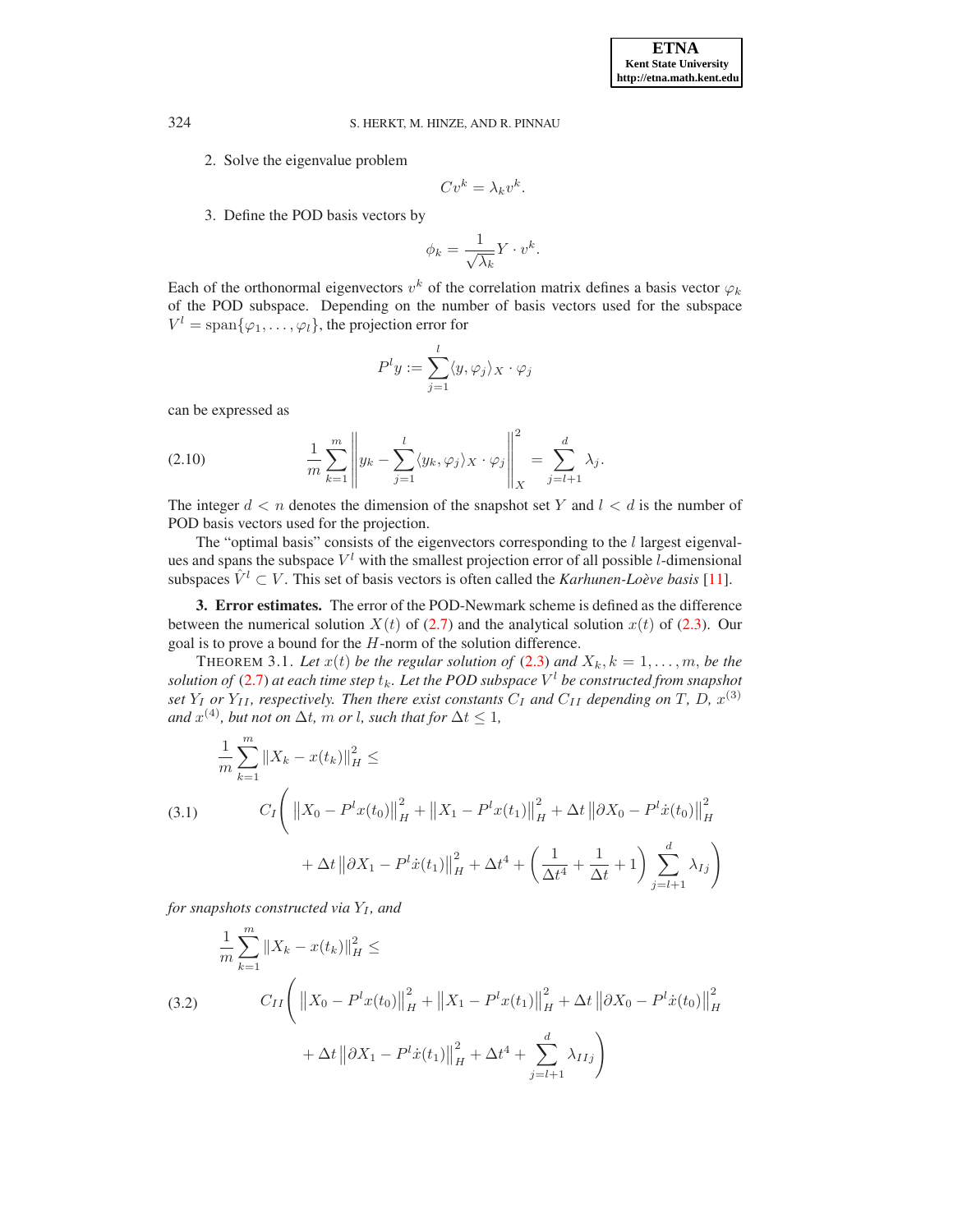## *for snapshots constructed via*  $Y_{II}$ *.*

REMARK 3.2. These estimates are constructed in a similar way to the estimates given in [\[6](#page-15-5)] and [\[7](#page-15-6)]. In analogy to [\[6](#page-15-5), Lemma 2] we have: For all  $x \in V$ ,

(3.3) 
$$
||x||_H \le \sqrt{||M||_2 \cdot ||K^{-1}||_2} \cdot ||x||_V \text{ for all } x \in V^l,
$$

(3.4) 
$$
||x||_V \le \sqrt{||K||_2 \cdot ||M^{-1}||_2} \cdot ||x||_H \text{ for all } x \in V^l,
$$

(3.5) with 
$$
M_{ij} = \langle \Phi_i, \Phi_j \rangle_H
$$
,  $K_{ij} = \langle \Phi_i, \Phi_j \rangle_V$ ,

where  $\left\| \cdot \right\|_2$  denotes the spectral norm for symmetric matrices. M and K are called the system's mass matrix and stiffness matrix, respectively.

These inequalities allow us to set up an error estimate in the  $H$ -norm and also to control the error in the V-norm as long as  $||M||_2$ ,  $||M^{-1}||_2$ ,  $||K||_2$  and  $||K^{-1}||_2$  are bounded. Hence, we restrict ourselves to the  $H$ -norm in the following.

REMARK 3.3. Note that the eigenvalues  $\lambda_{Ij}$  and  $\lambda_{IIj}$  are not identical. The weighting of snapshots is changed by inclusion of the derivative approximations, which leads to different choices of basis vectors for the subspaces  $V_I^l$  and  $V_{II}^l$ . In both cases, the snapshot correlation matrix  $C$  is generally not invertible, so the sum of the eigenvalues remains finite.

*Proof.* Recall that  $X_k$  is the solution of the POD system [\(2.7\)](#page-2-0) at times  $t_k = k \cdot \Delta t$ ,  $k = 0, \ldots, m$ , and  $x(t_k)$  is the corresponding solution of the original system [\(2.4\)](#page-1-2). In order to estimate

(3.6) 
$$
\frac{1}{m}\sum_{k=1}^{m}||X_{k}-x(t_{k})||_{H}^{2}
$$

we decompose the local error into a projection part  $\rho$  and a part  $\vartheta$  arising from the numerical discretization procedure:

(3.7) 
$$
X_k - x(t_k) = \underbrace{X_k - P^l x(t_k)}_{=: \vartheta_k} + \underbrace{P^l x(t_k) - x(t_k)}_{=: \rho_k},
$$

which yields

(3.8) 
$$
\frac{1}{m}\sum_{k=1}^{m}||X_{k}-x(t_{k})||_{H}^{2} \leq \frac{2}{m}\sum_{k=1}^{m}||\vartheta_{k}||_{H}^{2} + \frac{2}{m}\sum_{k=1}^{m}||\rho_{k}||_{H}^{2}.
$$

For an estimate of  $\|\rho_k\|_H^2$  we use the error bound [\(2.10\)](#page-3-1). Case I is constructed in the "classical" way and simply yields the POD projection error [\[13\]](#page-15-11)

(3.9) 
$$
\frac{1}{m+1} \sum_{k=0}^{m} \left\| x_k - \sum_{j=1}^{l} \langle x_k, \phi_j \rangle_X \cdot \phi_j \right\|_X^2 = \sum_{j=l+1}^{d} \lambda_{Ij}.
$$

Here,  $x_k$  denotes the snapshot  $x(t_k)$ .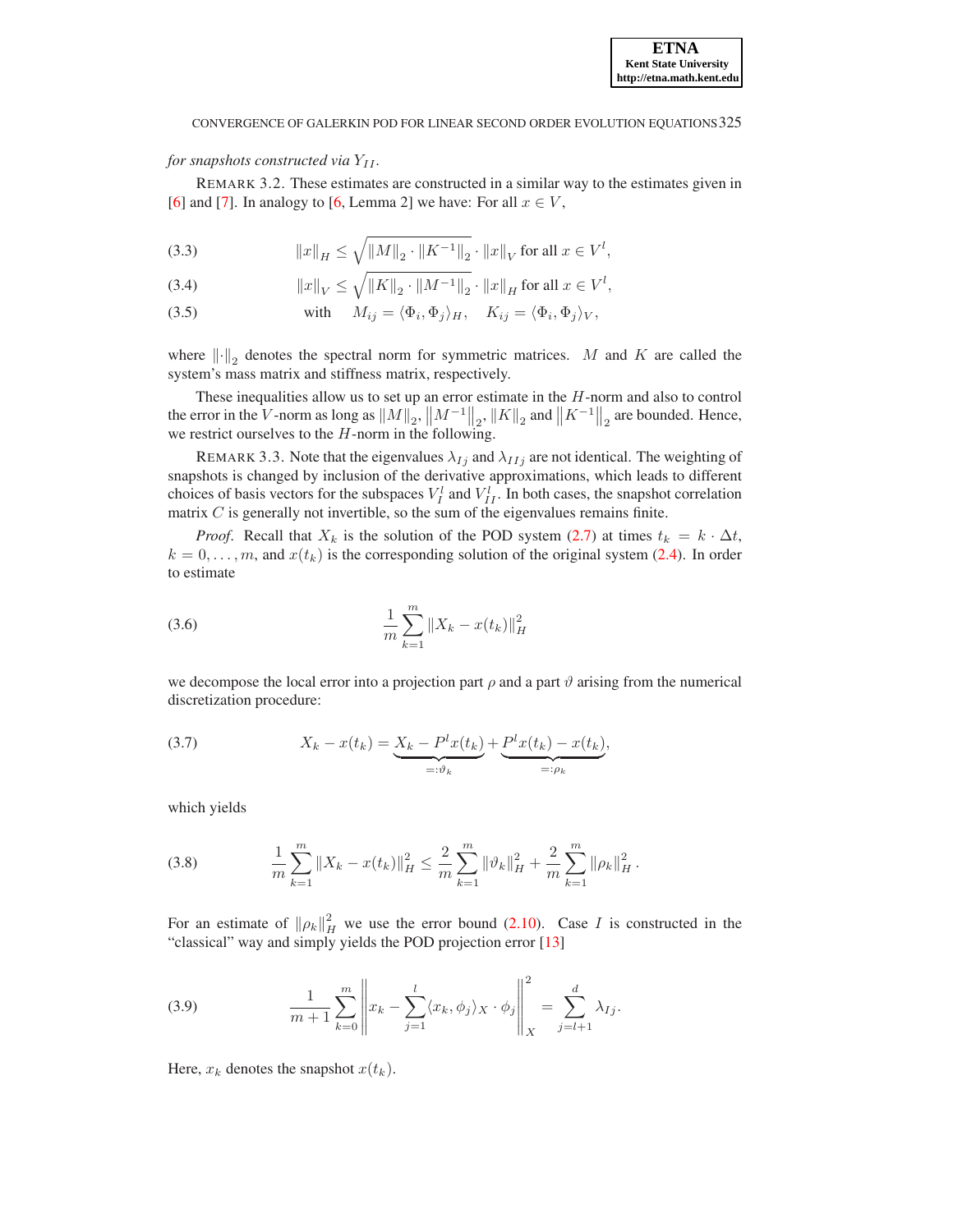For later use we derive

$$
\sum_{k=1}^{m-1} \left\| \partial \left( x_{k+1} + 2x_k + x_{k-1} \right) - \sum_{j=1}^{l} \langle \partial \left( x_{k+1} + 2x_k + x_{k-1} \right), \phi_j \rangle_X \cdot \phi_j \right\|_X^2
$$
\n
$$
= \sum_{k=1}^{m-1} \frac{1}{\Delta t^4} \left\| x_{k+1} - 2x_k + x_{k-1} - P^l x_{k+1} + 2P^l x_k - P^l x_{k-1} \right\|_X^2
$$
\n
$$
\leq \frac{4}{\Delta t^2} \sum_{k=1}^{m-1} 2 \left( \left\| x_{k+1} - P^l x_{k+1} \right\|_X^2 + \left\| x_{k-1} - P^l x_{k-1} \right\|_X^2 \right)
$$
\n
$$
\leq \frac{16}{\Delta t^2} \sum_{k=0}^{m} \left\| x_k - P^l x_k \right\|_X^2
$$
\n(3.10) 
$$
\leq \frac{16}{\Delta t^2} (m+1) \sum_{j=l+1}^{d} \lambda_{Ij}
$$

<span id="page-5-0"></span>and

$$
\sum_{k=1}^{m-1} \left\| \partial \partial (x_{k+1} + 2x_k + x_{k-1}) - \sum_{j=1}^{l} \langle \partial \partial (x_{k+1} + 2x_k + x_{k-1}), \phi_j \rangle_X \cdot \phi_j \right\|_X^2
$$
\n
$$
= \sum_{k=1}^{m-1} \frac{16}{\Delta t^4} \left\| x_{k+1} - 2x_k + x_{k-1} - P^l x_{k+1} + 2P^l x_k - P^l x_{k-1} \right\|_X^2
$$
\n
$$
\leq \frac{16}{\Delta t^4} \sum_{k=1}^{m-1} 4 \left( \left\| x_{k+1} - P^l x_{k+1} \right\|_X^2 + \left\| 2x_k - 2P^l x_k \right\|_X^2 + \left\| x_{k-1} - P^l x_{k-1} \right\|_X^2 \right)
$$
\n
$$
\leq \frac{384}{\Delta t^4} \sum_{k=0}^{m} \left\| x_k - P^l x_k \right\|_X^2
$$
\n(3.11) 
$$
\leq \frac{384}{\Delta t^4} (m+1) \sum_{j=l+1}^{d} \lambda_{j}.
$$

<span id="page-5-1"></span>For the second case, the POD error is analogously defined for the sum over all snapshots (solution x and derivatives  $\partial x$  and  $\partial \partial x$ ):

$$
\frac{1}{3m} \sum_{k=0}^{m} \left\| x_k - \sum_{j=1}^{l} \langle x_k, \phi_j \rangle_X \cdot \phi_j \right\|_X^2 +
$$
  
+ 
$$
\frac{1}{3m} \sum_{k=1}^{m} \left\| \partial x_k - \sum_{j=1}^{l} \langle \partial x_k, \phi_j \rangle_X \cdot \phi_j \right\|_X^2 +
$$
  
(3.12) 
$$
+ \frac{1}{3m} \sum_{k=1}^{m-1} \left\| \partial \partial x_k - \sum_{j=1}^{l} \langle \partial \partial x_k, \phi_j \rangle_X \cdot \phi_j \right\|_X^2 = \sum_{j=l+1}^{d} \lambda_{IIj},
$$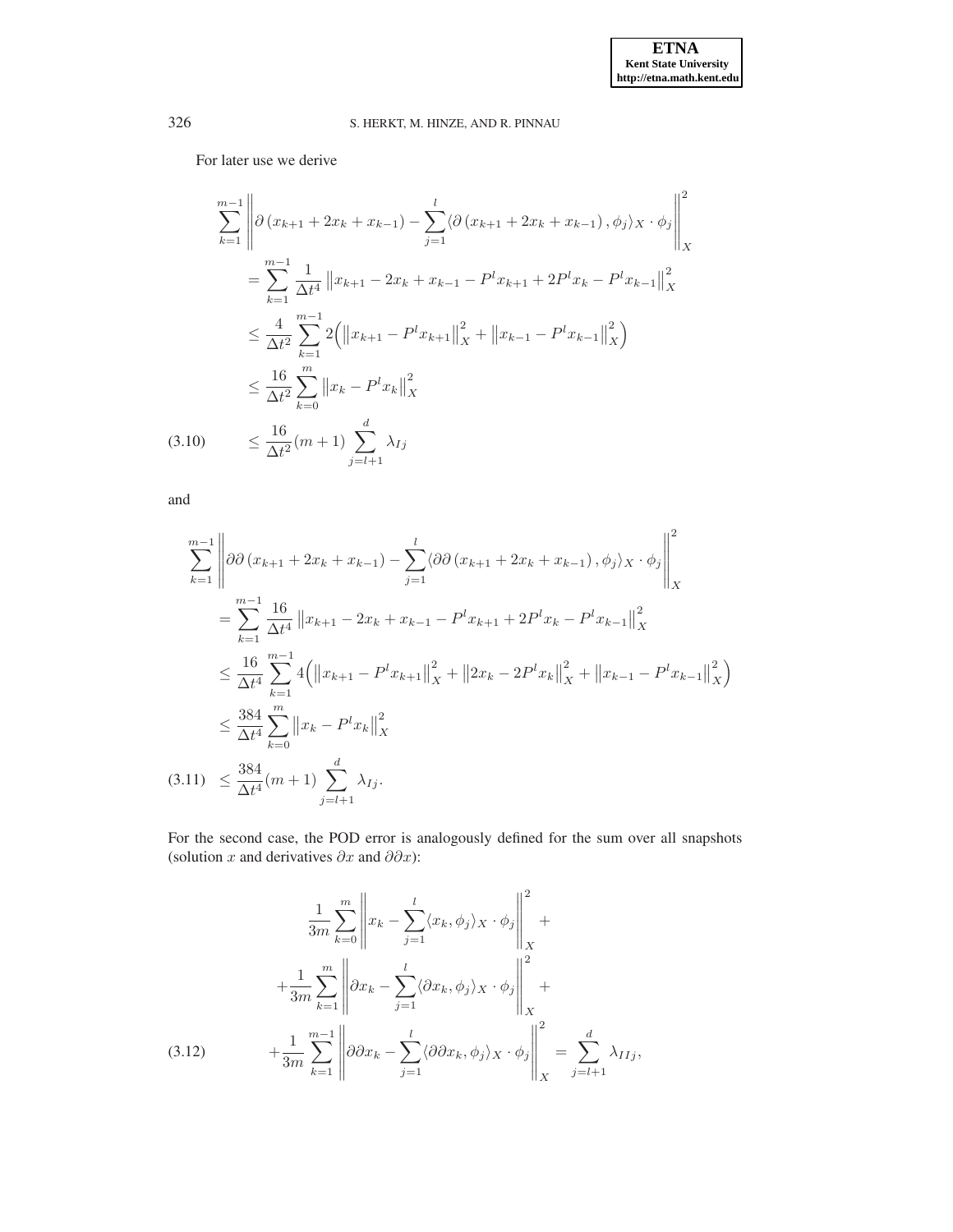which yields

$$
\frac{1}{m}\sum_{k=1}^{m} \|\rho_k\|_X^2 = \frac{1}{m}\sum_{k=1}^{m} \left\|x_k - \sum_{j=1}^{l} \langle x_k, \phi_j \rangle_X \cdot \phi_j \right\|_X^2 \le 3 \cdot \sum_{j=l+1}^{d} \lambda_{IIj},
$$

$$
\frac{1}{m}\sum_{k=1}^{m} \left\| \partial x_k - \sum_{j=1}^{l} \langle \partial x_k, \phi_j \rangle_X \cdot \phi_j \right\|_X^2 \le 3 \cdot \sum_{j=l+1}^{d} \lambda_{IIj},
$$

$$
\frac{1}{m}\sum_{k=1}^{m-1} \left\| \partial \partial x_k - \sum_{j=1}^{l} \langle \partial \partial x_k, \phi_j \rangle_X \cdot \phi_j \right\|_X^2 \le 3 \cdot \sum_{j=l+1}^{d} \lambda_{IIj}.
$$

Hence, we get the estimate

<span id="page-6-1"></span>
$$
\sum_{k=1}^{m-1} \left\| \partial \left( x_{k+1} + 2x_k + x_{k-1} \right) - \sum_{j=1}^l \langle \partial \left( x_{k+1} + 2x_k + x_{k-1} \right), \phi_j \rangle_X \cdot \phi_j \right\|_X^2
$$
  

$$
\leq 24 \sum_{k=1}^{m-1} \left\| \partial x_k - \sum_{j=1}^l \langle \partial x_k, \phi_j \rangle_X \cdot \phi_j \right\|_X^2
$$
  
(3.13)  

$$
\leq 72m \cdot \sum_{j=l+1}^d \lambda_{IIj},
$$

and an analogous estimate holds for the second derivatives

<span id="page-6-2"></span>
$$
\sum_{k=1}^{m-1} \left\| \partial \partial (x_{k+1} + 2x_k + x_{k-1}) - \sum_{j=1}^l \langle \partial \partial (x_{k+1} + 2x_k + x_{k-1}), \phi_j \rangle_X \cdot \phi_j \right\|_X^2
$$
  

$$
\leq 24 \sum_{k=1}^{m-1} \left\| \partial \partial x_k - \sum_{j=1}^l \langle \partial \partial x_k, \phi_j \rangle_X \cdot \phi_j \right\|_X^2
$$
  

$$
\leq 72m \cdot \sum_{j=l+1}^d \lambda_{IIj}.
$$

For an estimate of  $\|\vartheta_k\|_H^2 = \|X_k - P^l x(t_k)\|_F^2$  $H<sub>H</sub>$ , we state the following identity:  $h$ <sup>2</sup>  $h$  + D<sub>1</sub>  $\theta$ <sub>2</sub>  $h$  +  $\theta$  (a<sup>0</sup>  $\theta$ )

<span id="page-6-0"></span>
$$
\langle \partial \partial \psi_k, \psi \rangle_H + D \langle \partial \psi_k, \psi \rangle_H + a (\psi_k, \psi)
$$
  
\n
$$
= \langle \partial \partial X_k, \psi \rangle_H - \langle \partial \partial P^l x(t_k), \psi \rangle_H + D \cdot \langle \partial X_k, \psi \rangle_H - D \cdot \langle \partial P^l x(t_k), \psi \rangle_H
$$
  
\n
$$
+ a (X_k, \psi) - a (P^l x(t_k), \psi)
$$
  
\n
$$
= \langle f(t_k), \psi \rangle_H - a (P^l x(t_k), \psi) - \langle \partial \partial P^l x(t_k), \psi \rangle_H - D \langle \partial P^l x(t_k), \psi \rangle_H
$$
  
\n
$$
= \langle f(t_k), \psi \rangle_H - a (x(t_k), \psi) - \langle \partial \partial P^l x(t_k), \psi \rangle_H - D \langle \partial P^l x(t_k), \psi \rangle_H
$$
  
\n
$$
= \langle \ddot{x}(t_k), \psi \rangle_H + D \langle \dot{x}(t_k), \psi \rangle_H - \langle \partial \partial P^l x(t_k), \psi \rangle_H
$$
  
\n
$$
= \langle (\ddot{x}(t_k) - \partial \partial P^l x(t_k)) + D (\dot{x}(t_k) - \partial P^l x(t_k)), \psi \rangle_H
$$
  
\n(3.15) =:  $\langle v_k, \psi \rangle_H$ ,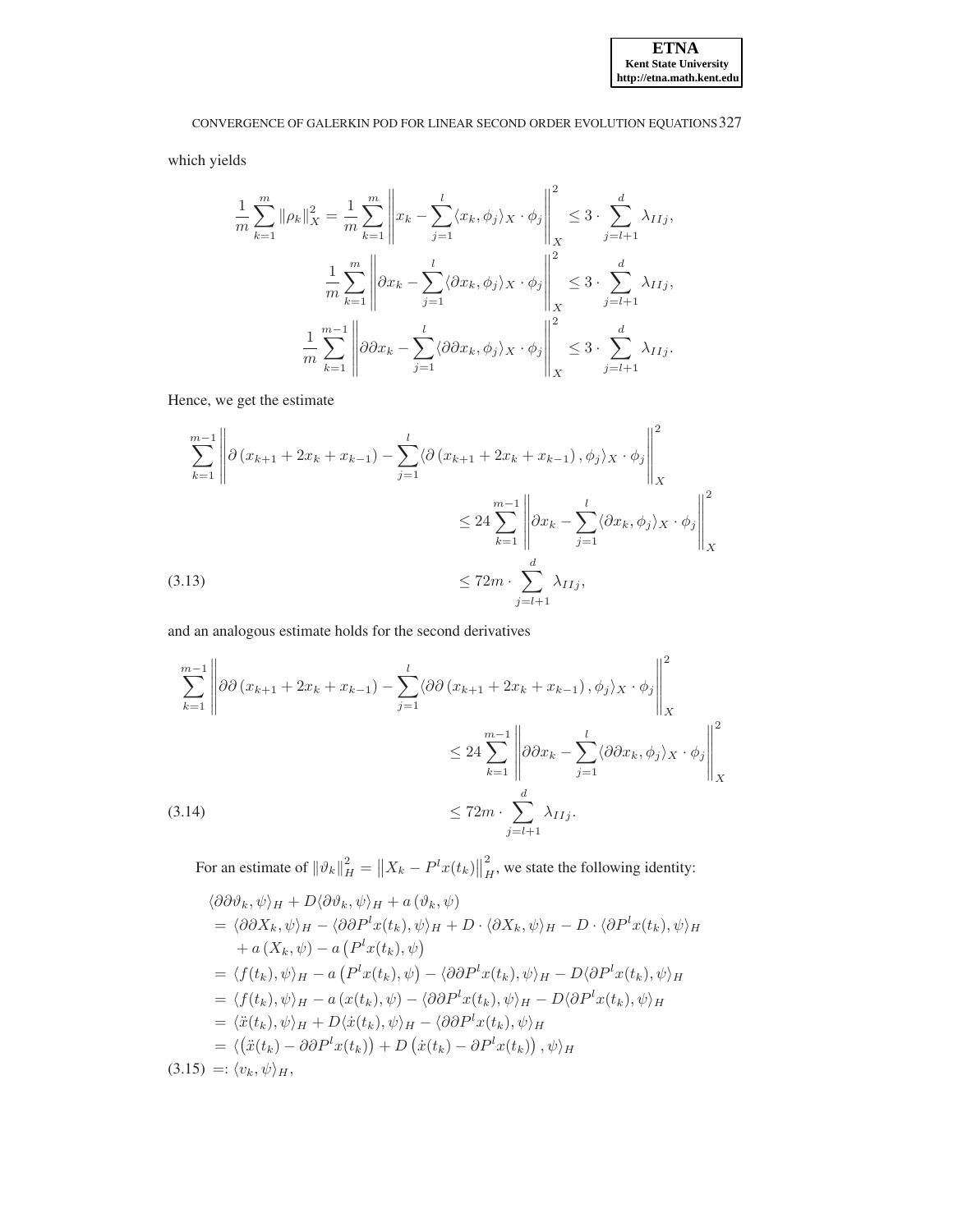which holds for all  $\psi \in V^l$ .

Hence, the sequence  $\vartheta_k$  can be regarded as the solution of a linear, damped wave equation with the "force term"  $v_k$ . In analogy to the centered scheme described in [\[4](#page-15-7)], the Newmark scheme for this equation can be written as

$$
\frac{1}{\Delta t^2} \langle \vartheta_{k+1} - 2\vartheta_k + \vartheta_{k-1}, \psi \rangle_H + \frac{2D}{\Delta t} \langle \vartheta_{k+1} - \vartheta_{k-1}, \psi \rangle_H + \n+ \frac{1}{4} a \left( \vartheta_{k+1} + 2\vartheta_k + \vartheta_{k-1}, \psi \right) = \frac{1}{4} \langle v_{k+1} + 2v_k + v_{k-1}, \psi \rangle_H.
$$

For convenience, we define  $\gamma_k = v_{k+1} + 2v_k + v_{k-1}$ . Choosing  $\psi = \vartheta_{k+1} - \vartheta_{k-1} \in V^l$  as a test function in [\(3.15\)](#page-6-0), we get

$$
\underbrace{\frac{1}{\Delta t^2} \langle \vartheta_{k+1} - 2\vartheta_k + \vartheta_{k-1}, \vartheta_{k+1} - \vartheta_{k-1} \rangle_H}_{=:T_1} + \underbrace{\frac{2D}{\Delta t} \|\vartheta_{k+1} - \vartheta_{k-1}\|_H^2}_{=:d^k \leq 0} + \underbrace{\frac{1}{4} a \left(\vartheta_{k+1} + 2\vartheta_k + \vartheta_{k-1}, \vartheta_{k+1} - \vartheta_{k-1}\right)}_{=:T_2} = \underbrace{\frac{1}{4} \langle \gamma_k, \vartheta_{k+1} - \vartheta_{k-1} \rangle_H}_{=:W^k}.
$$

Further, it holds that

$$
T_1 = \frac{1}{\Delta t^2} \langle \vartheta_{k+1} - 2\vartheta_k + \vartheta_{k-1}, \vartheta_{k+1} - \vartheta_{k-1} \rangle_H =
$$
  
=  $\frac{1}{\Delta t^2} \langle (\vartheta_{k+1} - \vartheta_k) - (\vartheta_k - \vartheta_{k-1}), (\vartheta_{k+1} - \vartheta_k) + (\vartheta_k - \vartheta_{k-1}) \rangle_H =$   
=  $\frac{1}{\Delta t^2} \left( \| \vartheta_{k+1} - \vartheta_k \|_H^2 - \| \vartheta_k - \vartheta_{k-1} \|_H^2 \right)$ 

and

$$
T_2 = \frac{1}{4} a (\vartheta_{k+1} + 2\vartheta_k + \vartheta_{k-1}, \vartheta_{k+1} - \vartheta_{k-1}) =
$$
  
=  $\frac{1}{4} a ((\vartheta_{k+1} + \vartheta_k) + (\vartheta_k + \vartheta_{k-1}), (\vartheta_{k+1} + \vartheta_k) - (\vartheta_k + \vartheta_{k-1}))$   
=  $\frac{1}{4} [a (\vartheta_{k+1} + \vartheta_k, \vartheta_{k+1} + \vartheta_k) - a (\vartheta_k + \vartheta_{k-1}, \vartheta_k + \vartheta_{k-1})].$ 

This yields

$$
E^{k+1} + d^k = E^k + W^k
$$
  
with 
$$
E^{k+1} := \left\| \frac{\vartheta_{k+1} - \vartheta_k}{\Delta t} \right\|_H^2 + \frac{1}{4} a \left( \vartheta_{k+1} + \vartheta_k, \vartheta_{k+1} + \vartheta_k \right).
$$

Due to the coercivity of the bilinear form  $a$  we have

$$
(3.16)\qquad \qquad \left\|\frac{\vartheta_{k+1} - \vartheta_k}{\Delta t}\right\|_H^2 \le E^{k+1}
$$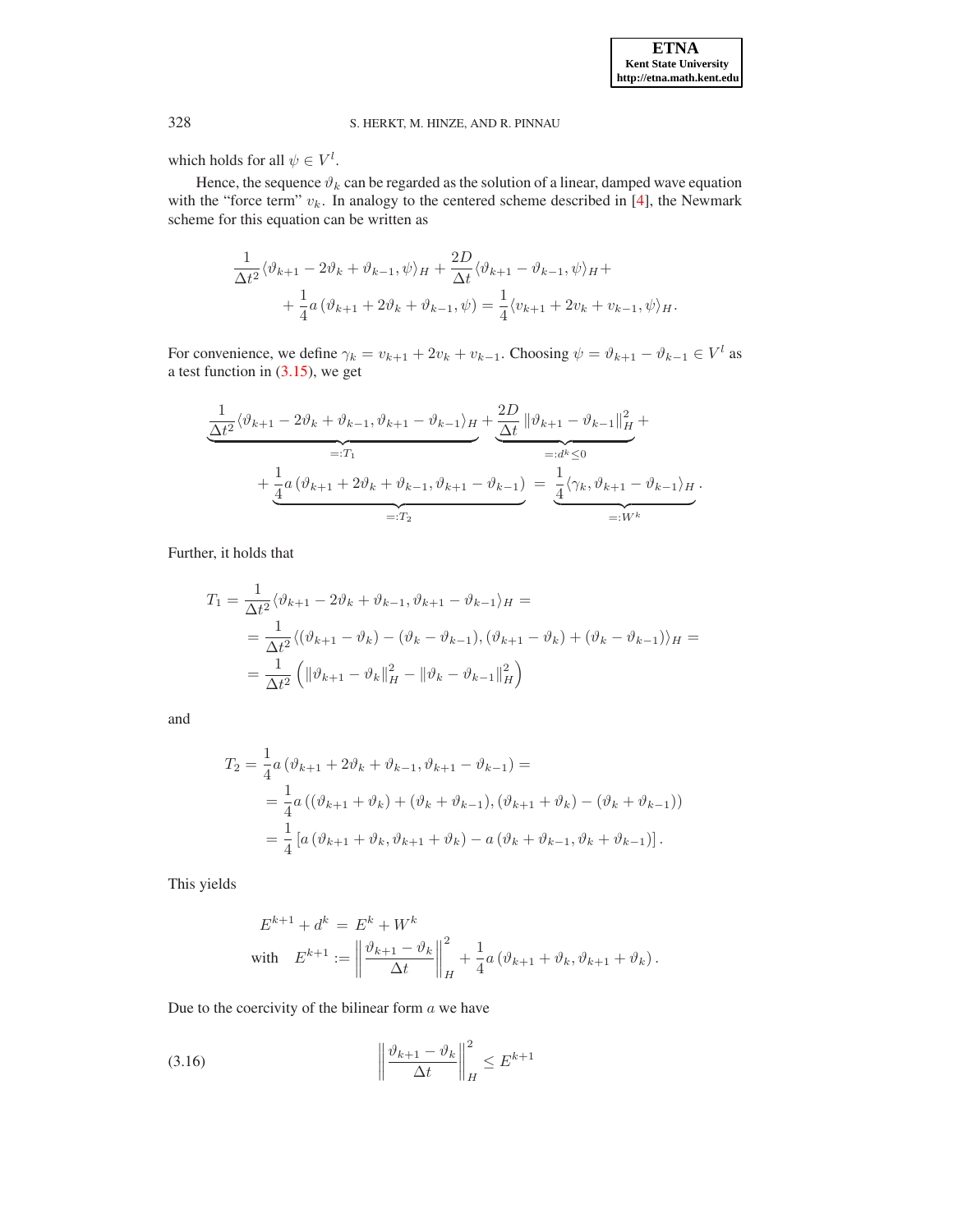and

$$
E^{k+1} + d^k = E^1 + \sum_{i=1}^k W^i = E^1 + \frac{1}{4} \sum_{i=1}^k \langle \gamma_i, \vartheta_{i+1} - \vartheta_{i-1} \rangle_H
$$
  
\n
$$
= E^1 + \frac{1}{4} \sum_{i=1}^k \langle \gamma_i, (\vartheta_{i+1} - \vartheta_i) + (\vartheta_i - \vartheta_{i-1}) \rangle_H
$$
  
\n
$$
= E^1 + \frac{1}{4} \sum_{i=1}^k \langle \gamma_i, \vartheta_{i+1} - \vartheta_i \rangle_H + \frac{1}{4} \sum_{i=1}^k \langle \gamma_i, \vartheta_i - \vartheta_{i-1} \rangle_H
$$
  
\n
$$
= E^1 + \frac{1}{4} \left( \sum_{i=1}^{k-1} \langle \gamma_i, \vartheta_{i+1} - \vartheta_i \rangle_H + \langle \gamma_k, \vartheta_{k+1} - \vartheta_k \rangle_H \right) +
$$
  
\n
$$
+ \frac{1}{4} \left( \sum_{p=1}^{k-1} \langle \gamma_{p+1}, \vartheta_{p+1} - \vartheta_p \rangle_H + \langle \gamma_1, \vartheta_1 - \vartheta_0 \rangle_H \right)
$$
  
\n
$$
= E^1 + \frac{1}{4} \langle \gamma_k, \vartheta_{k+1} - \vartheta_k \rangle_H + \frac{1}{4} \langle \gamma_1, \vartheta_1 - \vartheta_0 \rangle_H
$$
  
\n
$$
+ \frac{1}{4} \sum_{i=1}^{k-1} \langle \gamma_{i+1} + \gamma_i, \vartheta_{i+1} - \vartheta_i \rangle_H.
$$

Using Young's inequality and  $\Delta t \leq 1$ , we get

$$
\left\|\frac{\vartheta_{k+1} - \vartheta_k}{\Delta t}\right\|_H^2 \leq E^1 + \frac{\Delta t}{32} \|\gamma_1\|_H^2 + \frac{\Delta t}{2} \left\|\frac{\vartheta_1 - \vartheta_0}{\Delta t}\right\|_H^2 + \frac{\Delta t}{32} \|\gamma_k\|_H^2 + \frac{\Delta t}{2} \left\|\frac{\vartheta_{k+1} - \vartheta_k}{\Delta t}\right\|_H^2 + \sum_{i=1}^{k-1} \frac{\Delta t}{32} \|\gamma_{i+1} + \gamma_i\|_H^2 + \sum_{i=1}^{k-1} \frac{\Delta t}{2} \left\|\frac{\vartheta_{i+1} - \vartheta_i}{\Delta t}\right\|_H^2 + \sum_{i=1}^{k-1} \frac{\Delta t}{32} \left\|\frac{\vartheta_{i+1} - \vartheta_i}{\Delta t}\right\|_H^2 + \sum_{i=1}^{k-1} \frac{\Delta t}{32} \|\gamma_1\|_H^2 + \frac{\Delta t}{2} \left\|\frac{\vartheta_1 - \vartheta_0}{\Delta t}\right\|_H^2 + \frac{\Delta t}{32} \|\gamma_k\|_H^2 + \frac{1}{2} \left\|\frac{\vartheta_{k+1} - \vartheta_k}{\Delta t}\right\|_H^2 + \sum_{i=1}^{k-1} \frac{\Delta t}{32} \|\gamma_{i+1} + \gamma_i\|_H^2 + \sum_{i=1}^{k-1} \frac{\Delta t}{2} \left\|\frac{\vartheta_{i+1} - \vartheta_i}{\Delta t}\right\|_H^2.
$$

This yields

$$
\left\| \frac{\vartheta_{k+1} - \vartheta_k}{\Delta t} \right\|_H^2 \le 2 \cdot E^1 + \frac{\Delta t}{16} \|\gamma_1\|_H^2 + \Delta t \left\| \frac{\vartheta_1 - \vartheta_0}{\Delta t} \right\|_H^2 + \frac{\Delta t}{16} \|\gamma_k\|_H^2 + + \sum_{i=1}^{k-1} \frac{\Delta t}{16} \|\gamma_{i+1} + \gamma_i\|_H^2 + \sum_{i=1}^{k-1} \Delta t \left\| \frac{\vartheta_{i+1} - \vartheta_i}{\Delta t} \right\|_H^2 \le 2 \cdot E^1 + \Delta t \left\| \frac{\vartheta_1 - \vartheta_0}{\Delta t} \right\|_H^2 + \sum_{i=1}^k \frac{\Delta t}{4} \|\gamma_i\|_H^2 + \sum_{i=1}^{k-1} \Delta t \left\| \frac{\vartheta_{i+1} - \vartheta_i}{\Delta t} \right\|_H^2.
$$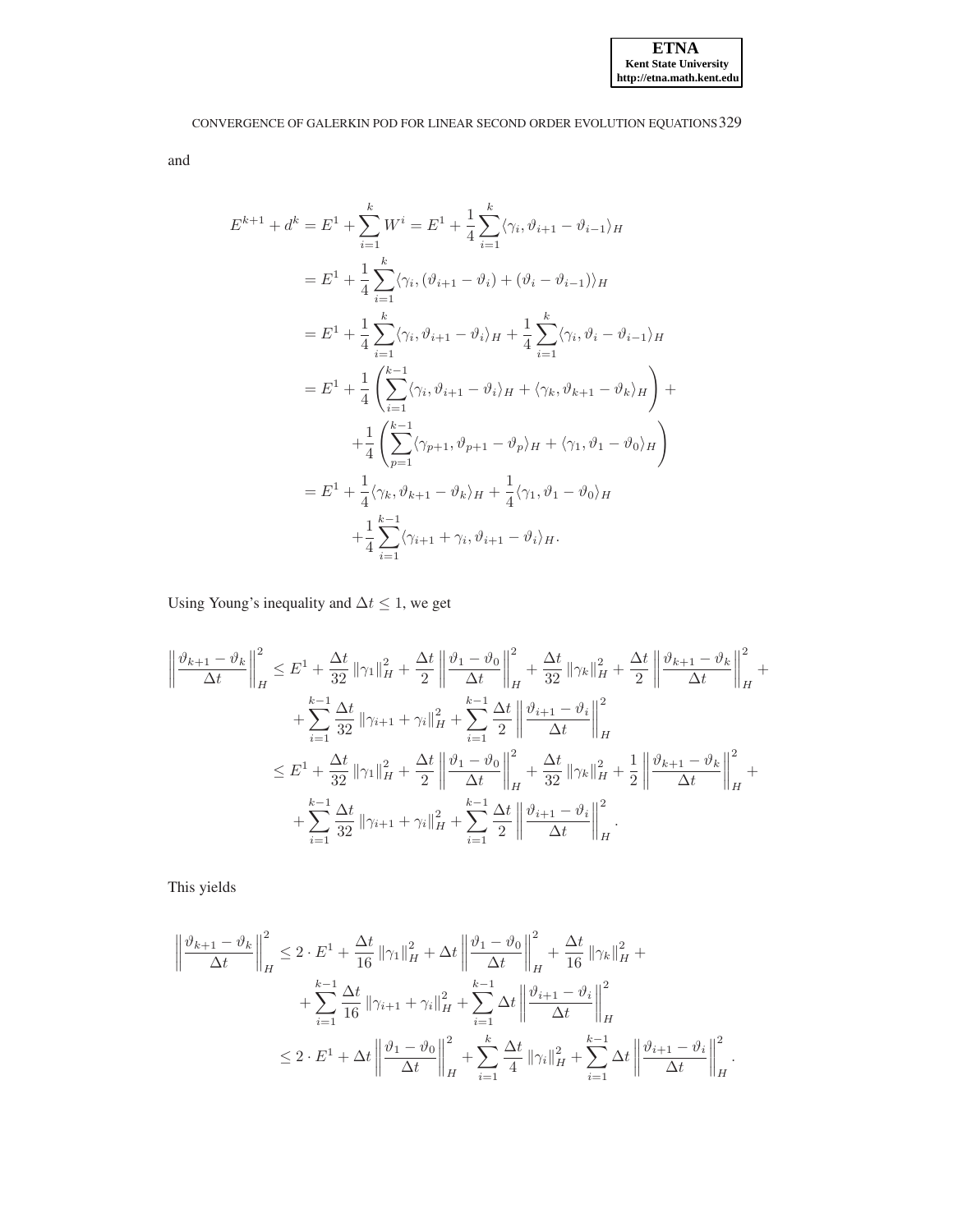We use the discrete Gronwall lemma [\[1](#page-15-12)], which yields

$$
\sum_{i=1}^{k} \Delta t \left\| \frac{\vartheta_{i+1} - \vartheta_i}{\Delta t} \right\|_{H}^{2} \le
$$
\n
$$
\leq (1 + \Delta t)^{k} \sum_{i=1}^{k} (1 + \Delta t)^{-i} \left( 2 \cdot E^{1} + \Delta t \left\| \frac{\vartheta_{1} - \vartheta_{0}}{\Delta t} \right\|_{H}^{2} + \sum_{j=1}^{i-1} \frac{\Delta t}{4} \left\| \gamma_{j} \right\|_{H}^{2} \right)
$$
\n
$$
\leq e^{T} \cdot \left( 2 \cdot E^{1} + \Delta t \left\| \frac{\vartheta_{1} - \vartheta_{0}}{\Delta t} \right\|_{H}^{2} \right) + \sum_{i=1}^{k} \frac{\Delta t}{4} \left\| \gamma_{i} \right\|_{H}^{2} + \sum_{i=2}^{k} \sum_{j=1}^{i-1} \frac{\Delta t}{4} \left\| \gamma_{j} \right\|_{H}^{2}
$$
\n
$$
\leq e^{T} \cdot \left( 2 \cdot E^{1} + \Delta t \left\| \frac{\vartheta_{1} - \vartheta_{0}}{\Delta t} \right\|_{H}^{2} \right) + \sum_{i=1}^{k} \frac{\Delta t}{4} \left\| \gamma_{i} \right\|_{H}^{2} + \frac{\Delta t}{4} \sum_{i=2}^{k} (k - i) \left\| \gamma_{i} \right\|_{H}^{2}
$$
\n
$$
\leq e^{T} \cdot \left( 2 \cdot E^{1} + \Delta t \left\| \frac{\vartheta_{1} - \vartheta_{0}}{\Delta t} \right\|_{H}^{2} + \frac{\Delta t}{4} \sum_{i=1}^{k} \left\| \gamma_{i} \right\|_{H}^{2} \right).
$$

Therefore,

$$
\Delta t \sum_{i=1}^m \left\| \frac{\vartheta_{i+1} - \vartheta_i}{\Delta t} \right\|_H^2 \le e^T \cdot \left( 2 \cdot E^1 + \Delta t \left\| \frac{\vartheta_1 - \vartheta_0}{\Delta t} \right\|_H^2 + \frac{\Delta t}{4} \sum_{i=1}^m \|\gamma_i\|_H^2 \right),
$$

which depends only on the initial conditions  $\vartheta_0$  and  $\dot{\vartheta}_0$  and on the sequence  $(\gamma_k)$ .

Further, we have

$$
\|\vartheta_{k+1}\|_{H}^{2} \leq \left\|\vartheta_{1} + \sum_{i=1}^{k-1} (\vartheta_{i+1} - \vartheta_{i})\right\|_{H}^{2}
$$
  
\n
$$
\leq 2 \|\vartheta_{1}\|_{H}^{2} + 2k \sum_{i=1}^{k} \|\vartheta_{i+1} - \vartheta_{i}\|_{H}^{2}
$$
  
\n
$$
\leq 2 \|\vartheta_{1}\|_{H}^{2} + 2m\Delta t \sum_{i=1}^{m} \left\|\frac{\vartheta_{i+1} - \vartheta_{i}}{\Delta t}\right\|_{H}^{2}
$$
  
\n
$$
\leq 2 \|\vartheta_{1}\|_{H}^{2} + 2T e^{T} \left(2 \cdot E^{1} + \Delta t \left\|\frac{\vartheta_{1} - \vartheta_{0}}{\Delta t}\right\|_{H}^{2} + \frac{\Delta t}{4} \sum_{i=1}^{m} \|\gamma_{i}\|_{H}^{2}\right),
$$

which yields for the averaged sum

$$
\frac{1}{m}\sum_{k=0}^{m} \|\vartheta_k\|_H^2 \le 2 \|\vartheta_1\|_H^2 + 2Te^T \left(2 \cdot E^1 + \Delta t \left\| \frac{\vartheta_1 - \vartheta_0}{\Delta t} \right\|_H^2 + \frac{\Delta t}{4} \sum_{i=1}^{m} \|\gamma_i\|_H^2 \right).
$$

In the following, we construct a bound for the right hand side terms which are dominated by the sum over  $\|\gamma_k\|_H^2$ . Again, this sequence  $\|\gamma_k\|_H^2 = \|v_{k+1} + 2v_k + v_{k-1}\|_H^2$  is separated into two terms, a "projection" and a "discretization" part:

$$
v_k = \ddot{x}(t_k) - \partial \partial P^l x(t_k) + D(\dot{x}(t_k) - \partial P^l x(t_k))
$$
  
= 
$$
\underbrace{\ddot{x}(t_k) - \partial \partial x(t_k)}_{=:w_k} + \underbrace{\partial \partial x(t_k) - \partial \partial P^l x(t_k)}_{=:z_k} + D\left(\underbrace{\dot{x}(t_k) - \partial x(t_k)}_{=: \tilde{w}_k} + \underbrace{\partial x(t_k) - \partial P^l x(t_k)}_{=: \tilde{z}_k}\right),
$$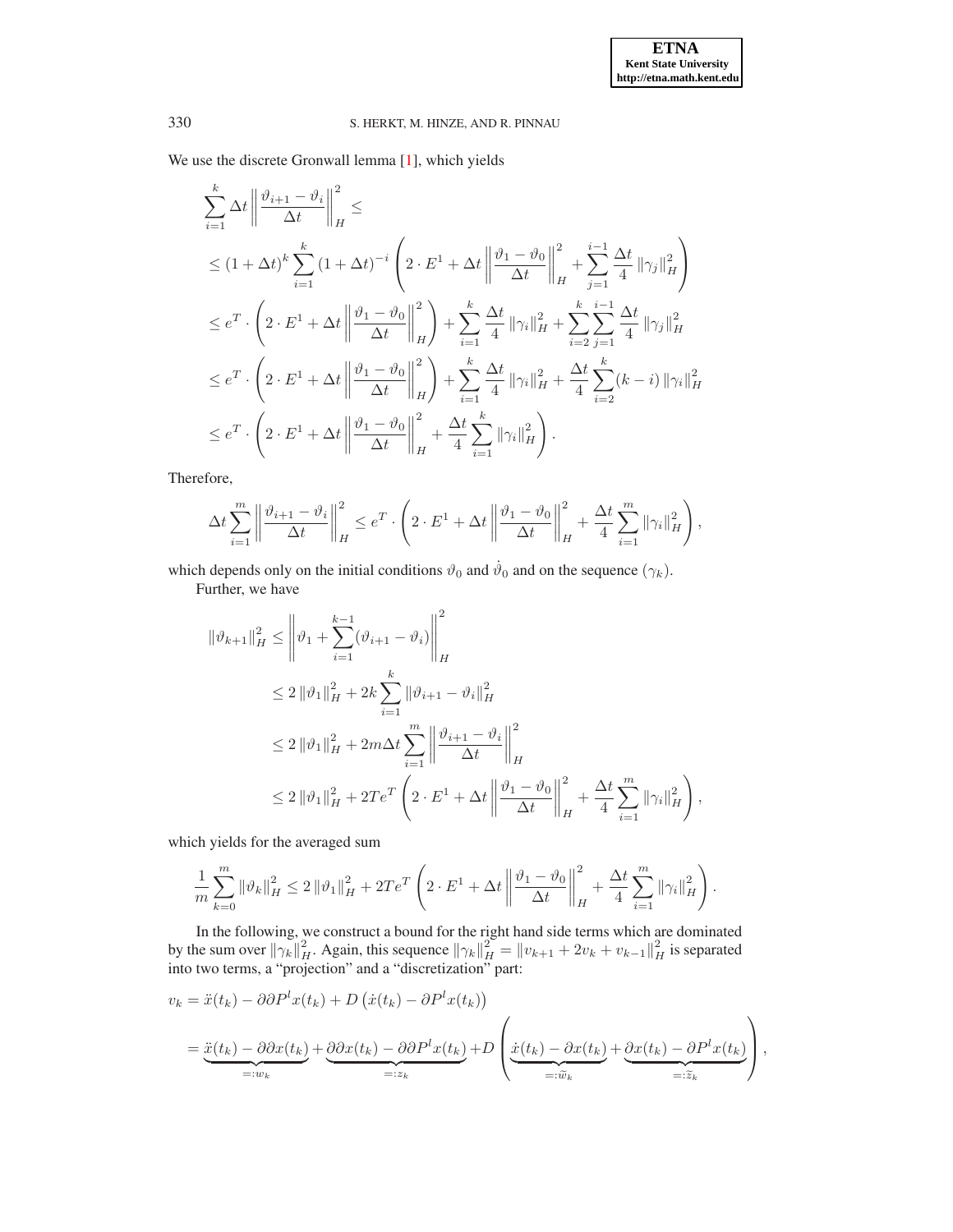yielding finally

$$
\|\gamma_k\|_H^2 \le 4 \|w_{k+1} + 2w_k + w_{k-1}\|_H^2 + 4 \|z_{k+1} + 2z_k + z_{k-1}\|_H^2 + 4 \|\widetilde{w}_{k+1} + 2\widetilde{w}_k + \widetilde{w}_{k-1}\|_H^2 + 4 \|\widetilde{z}_{k+1} + 2\widetilde{z}_k + \widetilde{z}_{k-1}\|_H^2.
$$

Due to Taylor's theorem, we have

$$
||w_{k+1} + 2w_k + w_{k-1}||_H^2
$$
  
=  $||\ddot{x}(t_{k+1}) + 2\ddot{x}(t_k) + \ddot{x}(t_{k-1}) - (\partial \partial x(t_{k+1}) + 2\partial \partial x(t_k) + \partial \partial x(t_{k-1}))||_H^2$   
=  $||\ddot{x}(t_{k+1}) + 2\ddot{x}(t_k) + \ddot{x}(t_{k-1}) - \frac{4}{\Delta t^2} (x(t_{k+1}) - 2x(t_k) + x(t_{k-1}))||_H^2$   
 $\leq K\Delta t^4$ ,

where K is independent of  $\Delta t$ , m, and l, which leads to

$$
\sum_{k=1}^{m-1} \|w_{k+1} + 2w_k + w_{k-1}\|_H^2 \le K\Delta t^3.
$$

Accordingly, we find for  $\tilde{w}$ 

$$
\sum_{k=1}^{m-1} \|\widetilde{w}_{k+1} + 2\widetilde{w}_k + \widetilde{w}_{k-1}\|_{H}^2 \le K\Delta t^3,
$$

where K > 0 is independent of  $\Delta t$ , m and l. The estimates for  $z_k = \partial \partial x(t_k) - \partial \partial P^l x(t_k)$ and  $\tilde{z}_k = \partial x(t_k) - \partial P^l x(t_k)$  depend on the particular choice of the POD subspace; see equations  $(3.10)$ – $(3.11)$  and  $(3.13)$ – $(3.14)$  for case I and II, respectively. For case I,

$$
\sum_{k=1}^{m-1} \|z_{k+1} + 2z_k + z_{k-1}\|_X^2 \le \frac{24}{\Delta t^4} (m+1) \sum_{j=l+1}^d \lambda_{Ij}
$$
  
and 
$$
\sum_{k=1}^{m-1} \|\widetilde{z}_{k+1} + 2\widetilde{z}_k + \widetilde{z}_{k-1}\|_X^2 \le \frac{16}{\Delta t^2} (m+1) \sum_{j=l+1}^d \lambda_{Ij}.
$$

For case II,

$$
\sum_{k=1}^{m-1} \|z_{k+1} + 2z_k + z_{k-1}\|_X^2 \le 72m \cdot \sum_{j=l+1}^d \lambda_{IIj}
$$
  
and 
$$
\sum_{k=1}^{m-1} \|\widetilde{z}_{k+1} + 2\widetilde{z}_k + \widetilde{z}_{k-1}\|_X^2 \le 72m \cdot \sum_{j=l+1}^d \lambda_{IIj}.
$$

Combining the estimates for  $z_k$ ,  $\tilde{z}_k$ ,  $w_k$ , and  $\tilde{w}_k$ , we have

$$
\|\gamma_k\|_H^2 = \|v_{k+1} + 2v_k + v_{k-1}\|_H^2
$$
  
\n
$$
\leq 4 \|w_{k+1} + 2w_k + w_{k-1}\|_H^2 + 4 \|z_{k+1} + 2z_k + z_{k-1}\|_H^2 +
$$
  
\n
$$
+ 4D \|\widetilde{w}_{k+1} + 2\widetilde{w}_k + \widetilde{w}_{k-1}\|_H^2 + 4D \|\widetilde{z}_{k+1} + 2\widetilde{z}_k + \widetilde{z}_{k-1}\|_H^2.
$$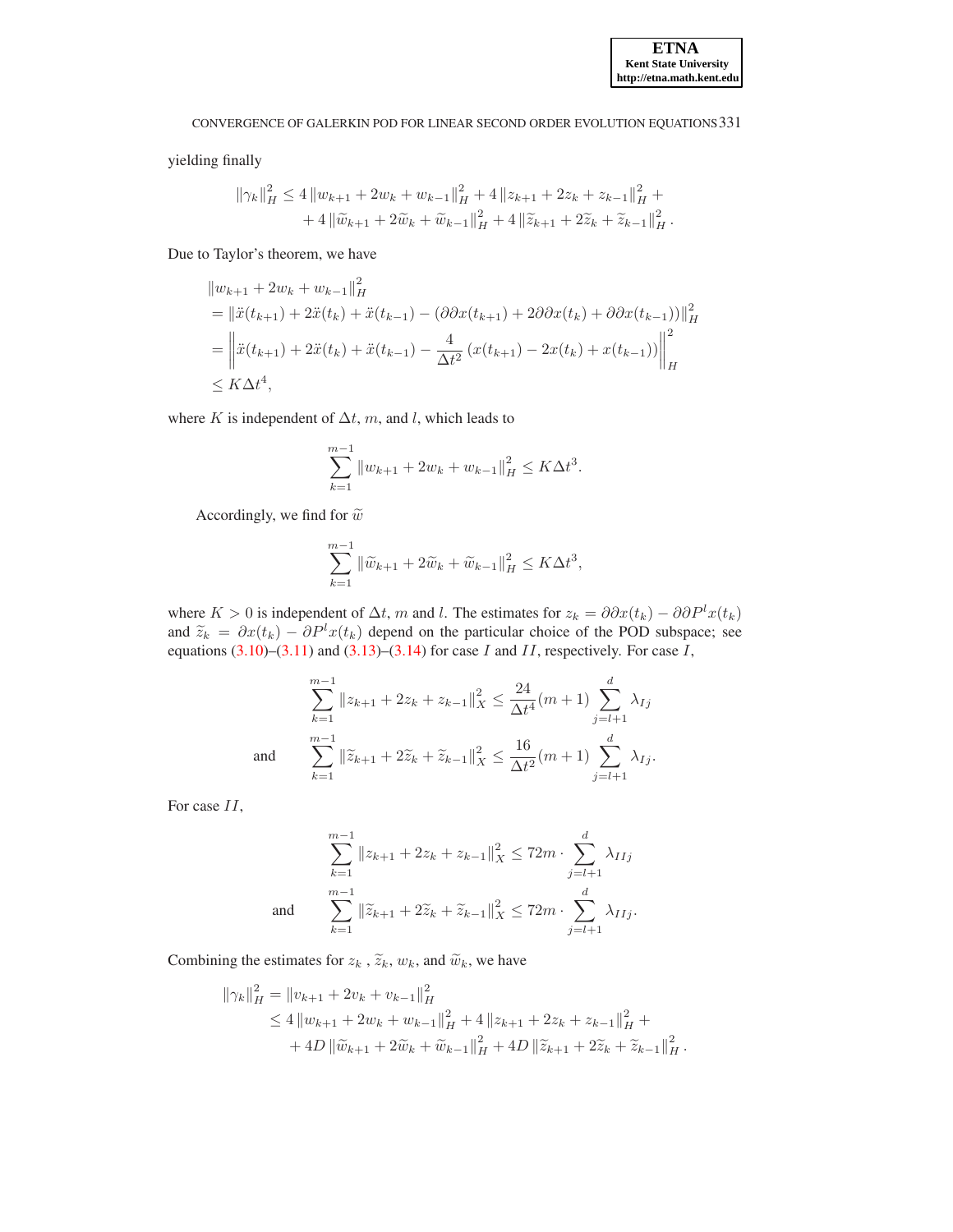We get for case  $\mathcal I$ 

$$
\sum_{i=1}^{m} \|\gamma_i\|_H^2 \le K_1 \Delta t^2 + K_2 \frac{m+1}{\Delta t^4} \sum_{j=l+1}^d \lambda_{Ij},
$$

and for case II

$$
\sum_{i=1}^{m} \|\gamma_i\|_H^2 \le K_3 \Delta t^3 + K_4 m \sum_{j=l+1}^{d} \lambda_{IIj}.
$$

In conclusion, the error estimate for case  $I$  can be written as

$$
\frac{1}{m} \sum_{k=1}^{m} \|X_k - x(t_k)\|_{H}^{2} \le
$$
\n
$$
\le 4 \sum_{j=l+1}^{d} \lambda_{Ij} + 4 \|\vartheta_{1}\|_{H}^{2} +
$$
\n
$$
+ 4Te^{T} \left( 2 \cdot E^{1} + \Delta t \left\| \frac{\vartheta_{1} - \vartheta_{0}}{\Delta t} \right\|_{H}^{2} + K\Delta t^{4} + \left( \frac{12}{\Delta t^{3}} + \frac{4D}{\Delta t} \right) (m+1) \sum_{j=l+1}^{d} \lambda_{Ij} \right).
$$

The term  $E^1$  contains the expression  $(\vartheta_1 - \vartheta_0)/\Delta t$ , which can be regarded as an extended initial condition for the velocities  $(\partial \vartheta_1 + \partial \vartheta_0)/2$  due to Newmark's scheme [\(2.5a\)](#page-1-3). Hence, we get

$$
\frac{1}{m} \sum_{k=1}^{m} \|X_{k} - x(t_{k})\|_{H}^{2} \le
$$
\n
$$
\le C_{I} \left( \|X_{0} - P^{l}x(t_{0})\|_{H}^{2} + \|X_{1} - P^{l}x(t_{1})\|_{H}^{2} + \Delta t \|\partial X_{0} - P^{l}\dot{x}(t_{0})\|_{H}^{2} + \Delta t \|\partial X_{1} - P^{l}\dot{x}(t_{1})\|_{H}^{2} + \Delta t^{4} + \left(\frac{1}{\Delta t^{4}} + \frac{1}{\Delta t} + 1\right) \sum_{j=l+1}^{d} \lambda_{Ij} \right),
$$

with  $C_I$  independent of  $\Delta t$  and  $m$ .

Case II yields the estimate

$$
\frac{1}{m} \sum_{k=1}^{m} \|X_k - x(t_k)\|_{H}^{2} \le
$$
\n
$$
\leq 6 \sum_{j=l+1}^{d} \lambda_{IIj} + 4 \|\vartheta_1\|_{H}^{2} +
$$
\n
$$
+ 4Te^{T} \left(2 \cdot E^{1} + \Delta t \left\|\frac{\vartheta_1 - \vartheta_0}{\Delta t}\right\|_{H}^{2} + K\Delta t^{4} + 36T(1+D) \cdot \sum_{j=l+1}^{d} \lambda_{IIj}\right),
$$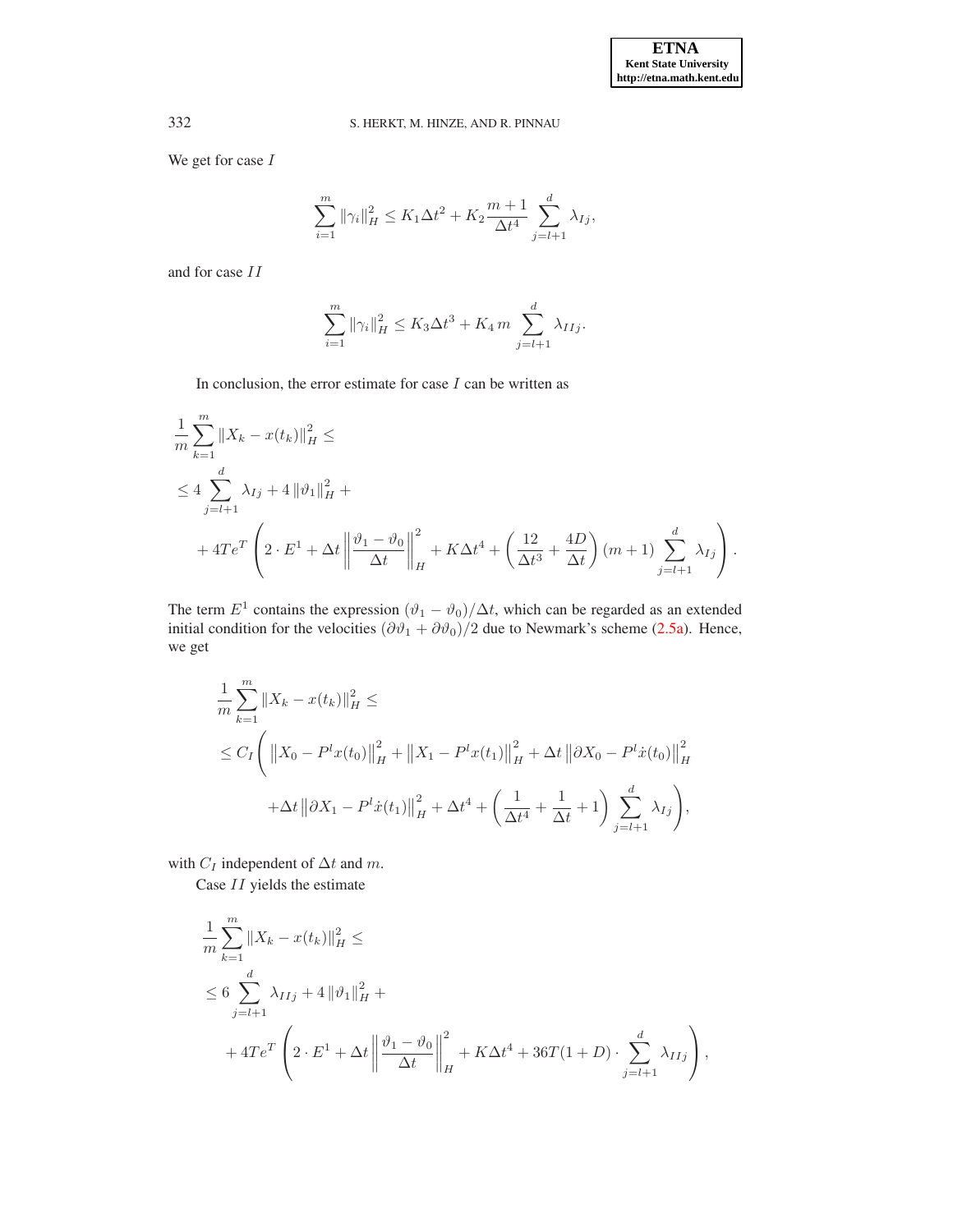which can similarly be interpreted as

<span id="page-12-1"></span>
$$
\frac{1}{m} \sum_{k=1}^{m} \|X_k - x(t_k)\|_{H}^{2} \le
$$
\n
$$
\le C_{II} \left( \|X_0 - P^l x(t_0)\|_{H}^{2} + \|X_1 - P^l x(t_1)\|_{H}^{2} + \Delta t \|\partial X_0 - P^l x(t_0)\|_{H}^{2} \right)
$$
\n(3.17)\n
$$
+ \Delta t \|\partial X_1 - P^l x(t_1)\|_{H}^{2} + \Delta t^{4} + \sum_{j=l+1}^{d} \lambda_{IIj} \right),
$$

where  $C_{II}$  is independent of  $\Delta t$  and  $m$ .  $\square$ 

In both cases, we find terms that are independent of the time step  $\Delta t$ . Both cases also contain terms that depend on  $\Delta t$  in the numerator. These terms vanish as  $\Delta t$  goes to zero.

In case  $I$ , which only uses the deformation snapshots, the error estimate additionally contains a term that carries  $\Delta t$  in the denominator. For this particular choice of the POD subspace the error bound tends to infinity with  $\Delta t \rightarrow 0$ . This means that convergence cannot be assured formally if a snapshot set consisting of deformations only is used. If velocities and accelerations are added into the set, convergence can be deduced from [\(3.17\)](#page-12-1).

<span id="page-12-0"></span>

<span id="page-12-2"></span>FIGURE 4.1. *Decay of eigenvalues of the snapshot correlation matrix, for*  $a_i = 1$ *.* 

<span id="page-12-3"></span>FIGURE 4.2. *Decay of eigenvalues of the snapshot correlation matrix, for*  $a_i = 1 + rand$ .

4. Numerical results. For a numerical comparison of the different POD techniques discussed above, a simple test model was set up in MATLAB. The example shows a onedimensional linear wave equation on the interval  $\Omega = (0, L)$  with homogeneous Dirichlet boundary conditions, which can be regarded as a vibrating string fixed at both ends.

Mathematically, our model problem is described by the initial-boundary value problem

(4.1a) 
$$
\mu \cdot \ddot{x}(s,t) - S \cdot x''(s,t) = f(s,t) \text{ in } (0, L) \times (0, T),
$$

(4.1b) 
$$
x(s, 0) = x_0 \text{ in } (0, L),
$$

(4.1c) 
$$
\dot{x}(s,0) = \dot{x}_0 \text{ in } (0,L),
$$

(4.1d)  $x(s, t) = 0$  on  $\partial\Omega = \{0, L\}$  for all  $t \in (0, T)$ .

We chose  $L = 1$ ,  $S = 1$ ,  $\mu = 1$ , and  $T = 2$ , and the initial deformation  $x_0$  is a weighted sum of sinusoidal shapes

$$
x_0 = x(t_0) = \sum_{i=1}^n a_i \cdot \sin\left(i \cdot \pi \frac{s}{L}\right),
$$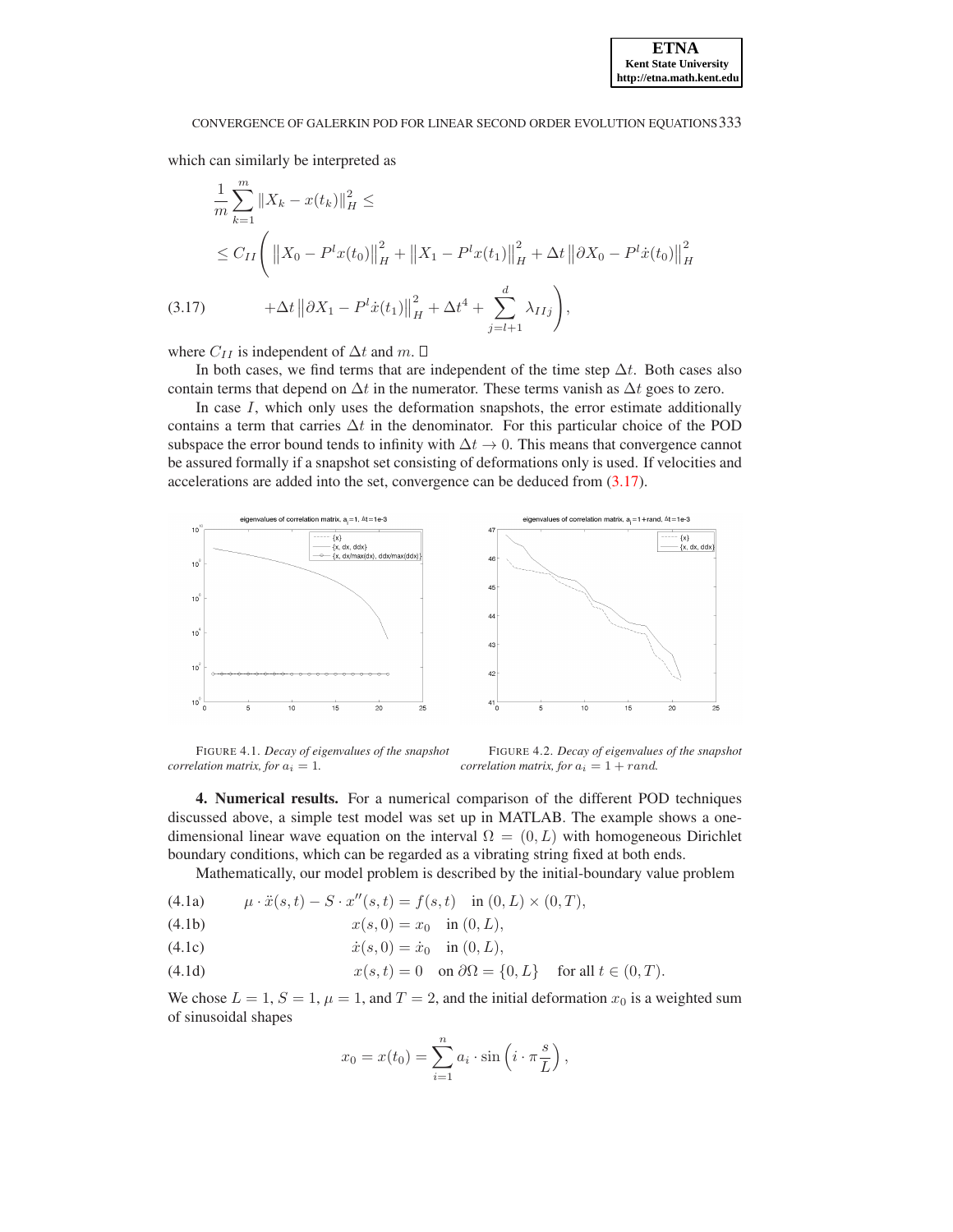$set, a_i = 1.$ 





<span id="page-13-1"></span>FIGURE 4.4. *Error norms for derivative snapshot*

 $\Delta t = 5e-3$ 

 $\xrightarrow{\Delta t}$ =1e-3<br>  $\xrightarrow{\Delta t}$ =1e-4

 $\frac{1}{18}$ 

<span id="page-13-3"></span> $\overline{16}$ 

<span id="page-13-0"></span>FIGURE 4.3. *Error norms for deformation snapshot set,*  $a_i = 1$ *.* 



<span id="page-13-2"></span>FIGURE 4.5. *Error norms for deformation snapshot set,*  $a_i = 1 + rand$ . FIGURE 4.6. *Error norms for derivative snapshot set,*  $a_i = 1 + rand$ .

with weights  $a_i \in \mathbb{R}$ . Furthermore, we set the external force  $f(t)$  to zero, yielding the analytical solution and its derivatives:

(4.2) 
$$
x(s,t) = \sum_{i=1}^{n} a_i \cdot \sin\left(i\pi \frac{s}{L}\right) \cdot \cos\left(i\pi \frac{c}{L}t\right),
$$

(4.3) 
$$
\dot{x}(s,t) = \sum_{i=1}^{n} -a_i \cdot \sin\left(i\pi \frac{s}{L}\right) \cdot \sin\left(i\pi \frac{c}{L}t\right) \cdot i\pi \frac{c}{L},
$$

(4.4) 
$$
\ddot{x}(s,t) = \sum_{i=1}^{n} -a_i \cdot \sin\left(i\pi \frac{s}{L}\right) \cdot \cos\left(i\pi \frac{c}{L}t\right) \cdot i^2 \pi^2 \frac{c^2}{L^2}, \text{ with } c = \sqrt{\frac{S}{\mu}}.
$$

The POD method was realized using snapshots at  $m + 1$  uniformly distributed points in time. To observe the error behavior with decreasing time step, we investigate three different step sizes dividing the interval into  $m = 400, 2000,$  and 20000 subintervals. We use Newmark's method for the time integration, and discretize in space using 500 linear finite elements.

For the first case, in which only displacements are included in the POD set, the snapshots are simply  $\{x(t_k)\}_{k=0,\dots,m}$ . In the second case, where deformations, velocities and accelerations were taken into account, the snapshot set was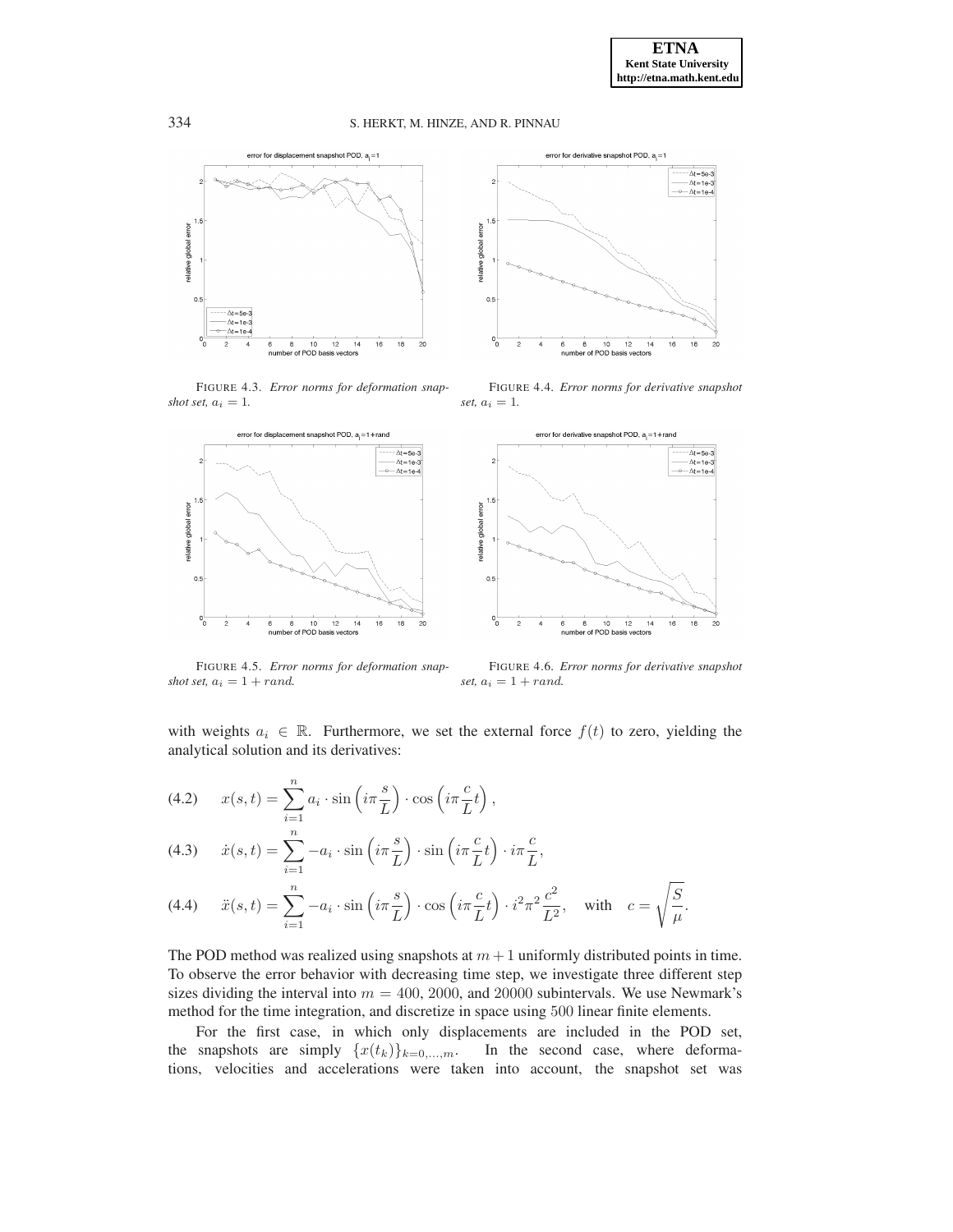



<span id="page-14-0"></span>FIGURE 4.7. *Initial condition for the linear wave equation.*



<span id="page-14-1"></span>FIGURE 4.8. *Decay of eigenvalues for the POD*  $s$ *napshot sets,*  $\Delta t = 10^{-3}$ .



<span id="page-14-2"></span>FIGURE 4.9. *Error norms for POD and eigenmode*  $analysis, H-norm, \Delta t = 10^{-3}$ .

<span id="page-14-3"></span>FIGURE 4.10. *Error norms for POD and eigenmode analysis, V* -*norm,*  $\Delta t = 10^{-3}$ .

 $x(t_0), \ldots, x(t_m), \dot{x}(t_0), \ldots, \dot{x}(t_m), \ddot{x}(t_0), \ldots, \ddot{x}(t_m).$ 

REMARK 4.1. When using unweighted snapshots, the eigenvalues of the derivative set differ from those from the deformation set by a factor of  $10^8$  (Figure [4.1\)](#page-12-2). This is due to the fact that the velocities and accelerations are about 2, respectively 3, orders of magnitude larger than the deformations. This difference leads not only to large eigenvalues but also to an overrating of the derivatives in the correlation matrix. For this reason, the first and second derivative snapshots were divided by their respective maxima over space and time.

Furthermore, to investigate the influence of the eigenvalues of the correlation matrix, we compare two different initial conditions: one with uniformly weighted sinusoidal shapes  $(a_i = 1)$ , and one with randomly varying weights  $(a_i = 1 + \text{rand}, \text{max}(\text{rand}) = 0.05)$ . The former yields a nearly constant distribution of eigenvalues up to the dimension of  $a$ , whereas the eigenvalues for the latter set decay linearly (Figures [4.1](#page-12-2) and [4.2\)](#page-12-3). Note that for problems including damping, the eigenvalues usually decay exponentially.

Figures [4.3](#page-13-0) and [4.4](#page-13-1) compare the norms of the relative global errors for the case  $a_i = 1$ . In this setup, the classical snapshot POD method shows no improvement with decreasing time step size, whereas the one which uses derivative snapshots performs significantly better.

In the case of a random distribution of sinusoidal weights, both methods show a diminishing error for smaller time steps (Figures [4.5](#page-13-2) and [4.6\)](#page-13-3). One possible reason is the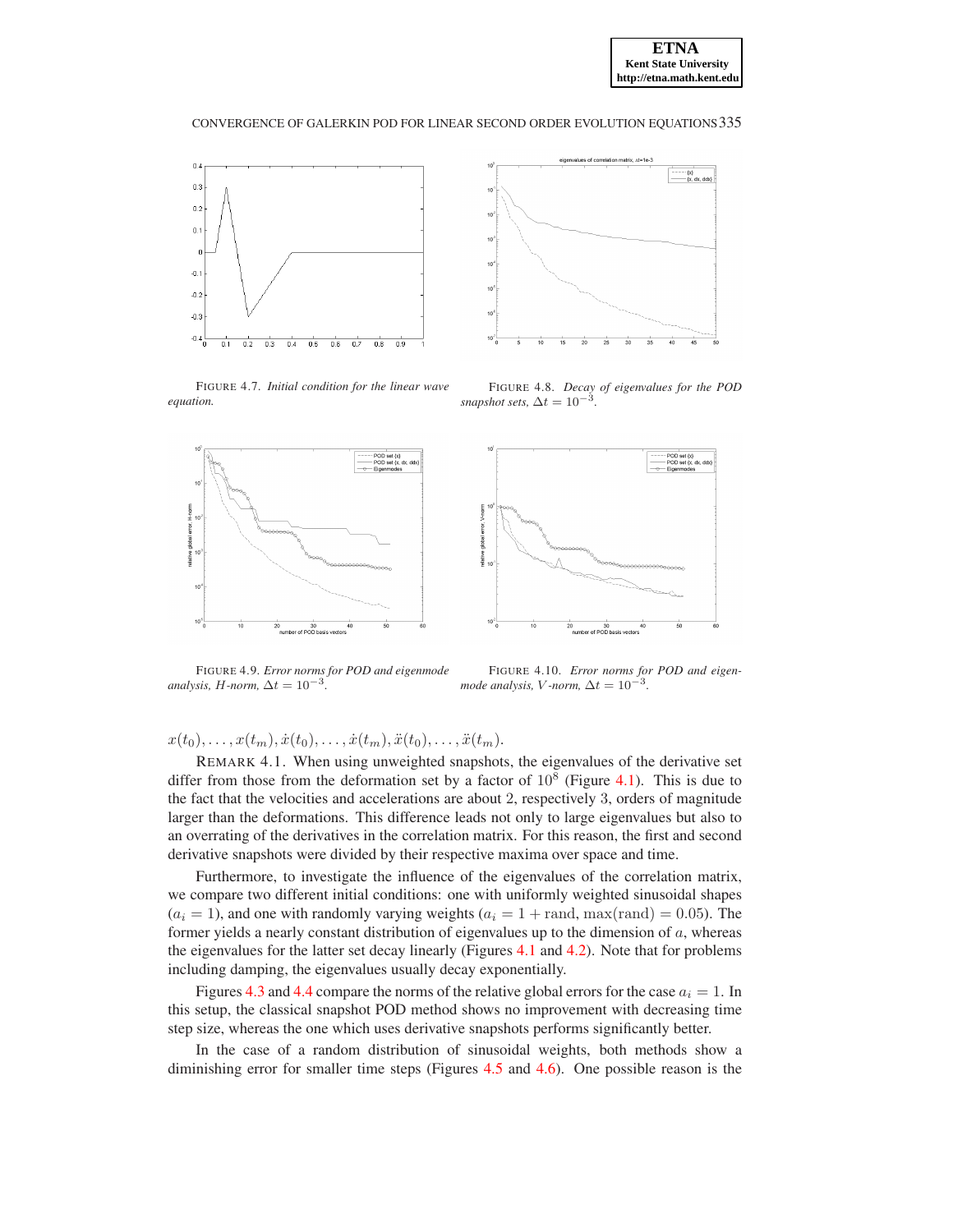influence of the eigenvalue decay on the error norm which dominates the error in this case.

REMARK 4.2. In all cases mentioned above, the absolute values of the error norms are still high ( $> 10\%$ ). The dimension of the model corresponds to the dimension of a (here:  $dim(a) = 21$ . As soon as a larger number of POD vectors is used, the error drops instantly. This behavior is also seen in the eigenvalue distribution, yielding  $\lambda_i = 0$  for  $i > dim(a)$ . Therefore, a setup with such a weighting of modes actually forces the user to work with all occurring eigenvalues, as every neglected basis vector still has a considerable influence on the solution. In this case, dimension reduction is risky and the example shall only be seen as a constructed model to demonstrate the error behavior.

As a second example, we use a non-smooth initial condition  $u_0$  (Figure [4.7\)](#page-14-0) in the same setup as above and compare the POD methods with the classical eigenmode method frequently used for linear systems. Furthermore, we set the damping factor  $d = 10$ . In the case of high damping, we get an exponential decay of eigenvalues (Figure [4.8\)](#page-14-1). A fast eigenvalue decay leads to a small error in subspace approximation of the snapshot set (see  $(2.10)$ ). This yields a better condition for the POD method than in the example above. Figure [4.9](#page-14-2) shows a comparison of the relative global errors of both POD and the eigenmode methods. The errors are computed in the H-norm  $\frac{1}{m} \sum_{k=1}^{m} ||X_k - x(t_k)||_H^2$ . In this case, the derivative POD method performs slightly worse than the classical one. The errors for the eigenmode method range between the ones of both POD methods. If we measure the error in the V-norm, both POD methods perform better than the eigenmodes (Figure [4.10\)](#page-14-3).

5. Conclusion. We study the POD method for the linear wave equation and compare two choices of snapshot sets: set I consists of deformation snapshots, and set II additionally contains velocities and accelerations. As for parabolic problems, there is no convergence guarantee for simple deformation snapshots. Only the incorporation of additional derivative snapshots yields an error bound that diminishes with diminishing time steps.

#### REFERENCES

- <span id="page-15-12"></span>[1] H. ALZER, *Discrete analogues of a Gronwall-type inequality*, Acta Math. Hungar., 72 (1996), pp. 209–213.
- <span id="page-15-3"></span>[2] G. BERKOOZ, P. HOLMES, AND J. L. LUMLEY, *Turbulence, Coherent Structures, Dynamical Systems, and*
- <span id="page-15-8"></span>*Symmetry*, Cambridge Mongraphs in Mechanics, Cambridge University Press, Cambridge, UK, 1996. [3] R. DAUTRAY AND J.-L. LIONS, *Mathematical Analysis and Numerical Methods for Science and Technology 5: Evolution Problems I*, Springer, Berlin, 1992.
- <span id="page-15-7"></span>[4] , *Mathematical Analysis and Numerical Methods for Science and Technology 6: Evolution Problems II*, Springer, Berlin, 1993.
- <span id="page-15-4"></span>[5] M. HINZE AND S. VOLKWEIN, *Error estimates for abstract linear-quadratic optimal control problems using proper orthogonal decomposition*, Comput. Optim. Appl., 39 (2008), pp. 319–345.
- <span id="page-15-5"></span>[6] K. KUNISCH AND S. VOLKWEIN, *Galerkin proper orthogonal decomposition methods for parabolic problems*, Numer. Math., 90 (2001), pp. 117–148.
- <span id="page-15-6"></span>[7] , *Galerkin proper orthogonal decomposition methods for a general equation in fluid dynamics*, SIAM J. Numer. Anal., 40 (2002), pp. 492–515.
- <span id="page-15-1"></span>[8] M. MEYER, *Reduktionsmethoden zur Simulation des aeroelastischen Verhaltens von Windkraftanlagen*, Ph.D. thesis, Institute of Scientific Computing, TU Braunschweig, 2002.
- <span id="page-15-0"></span>[9] R. PINNAU AND A. SCHULZE, *Model reduction techniques for frequency averaging in radiative heat transfer*, J. Comput. Phys., 226 (2007), pp. 712–731.
- <span id="page-15-10"></span>[10] M. RATHINAM AND L. R. PETZOLD, *A new look at proper orthogonal decomposition*, SIAM J. Numer. Anal., 41 (2003), pp. 1893–1925.
- <span id="page-15-2"></span>[11] W. H. A. SCHILDERS AND H. VAN DER VORST, *Model Order Reduction: Theory, Research Aspects and Applications*, Springer, Berlin, 2008.
- <span id="page-15-9"></span>[12] L. SIROVICH, *Turbulence and the dynamics of coherent structures. I—III.*, Quart. Appl. Math., 45 (1987), pp. 561–590.
- <span id="page-15-11"></span>[13] S. VOLKWEIN, *Proper orthogonal decomposition and singular value decomposition*, Tech. Report SFB Preprint No. 153, Institute of Mathematics and Scientific Computing, University of Graz, 1999.